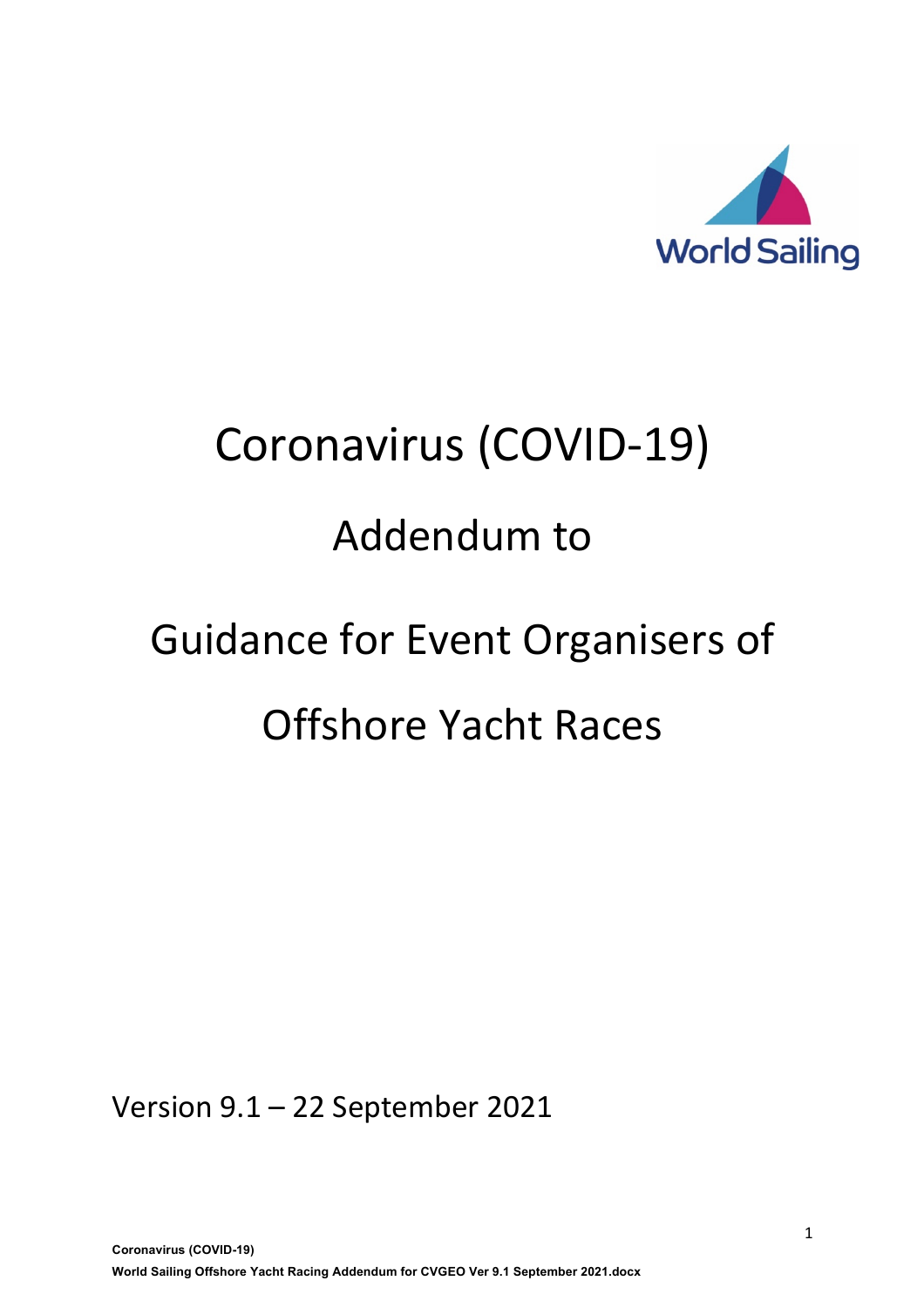#### **Coronavirus (COVID-19)**

#### **Addendum to Guidance for Event Organisers of Offshore Yacht Races**

Version 1.0 – 30. May 2020 Published by: World Sailing 20 Eastbourne Terrace, Paddington London W2 6LG

Tel: +44 (0)20 39404888 Email: medical@sailing.org Web: https://www.sailing.org

#### **Disclaimer**

**While the advice given in this Guidance has been developed using the best information available, it is intended purely as guidance to be used at the user's own risk. No responsibility is accepted by World Sailing or by any person, firm, corporation or organisation who or which has been in any way concerned with the furnishing of information or data, the compilation, publication or any translation, supply or sale of this Guidance for the accuracy of any information or advice given herein or for any omission here from or from any consequences whatsoever resulting directly or indirectly from compliance with or adoption of guidance contained therein even if caused by a failure to exercise reasonable care.**

World Sailing (WS) is the world governing body for the sport of sailing recognized by the International Olympic Committee and the International Paralympic Committee (IPC). The creation of the International Yacht Racing Union (IYRU) began in 1904, This group went on to adopt a formal Constitution after a meeting at the Yacht Club de France in Paris on 14 October 1907 which is seen as the formation date of the International Yacht Racing Union. On 5 August 1996, the IYRU changed its name to the International Sailing Federation (ISAF). On 14 November 2015, ISAF changed its name to World Sailing.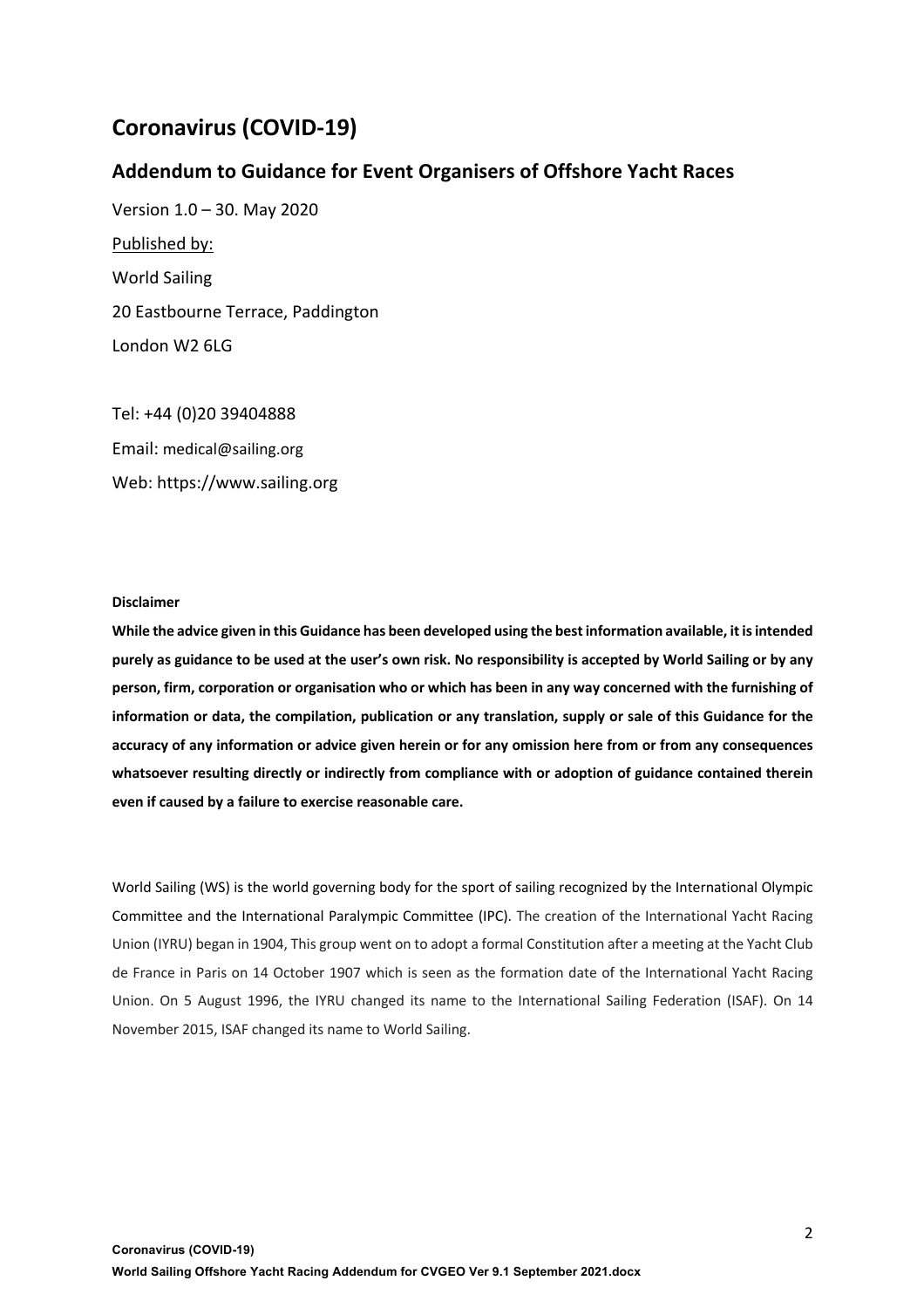### **Contents**

| 1. Introduction                                                               | 4  |
|-------------------------------------------------------------------------------|----|
| 2. Summary of WS Coronavirus (COVID-19) Guidance for Event Organisers (CVGEO) | 5. |
| 3. Assessment and Mitigation of Risks for Offshore Races                      |    |
| 4. Risk Assessment for Offshore Races                                         | 8  |
| 5. Medical Response Plan for Offshore Races                                   | 10 |
| 6. Medical Management On-Board Vessels in Offshore Races                      | 19 |

Page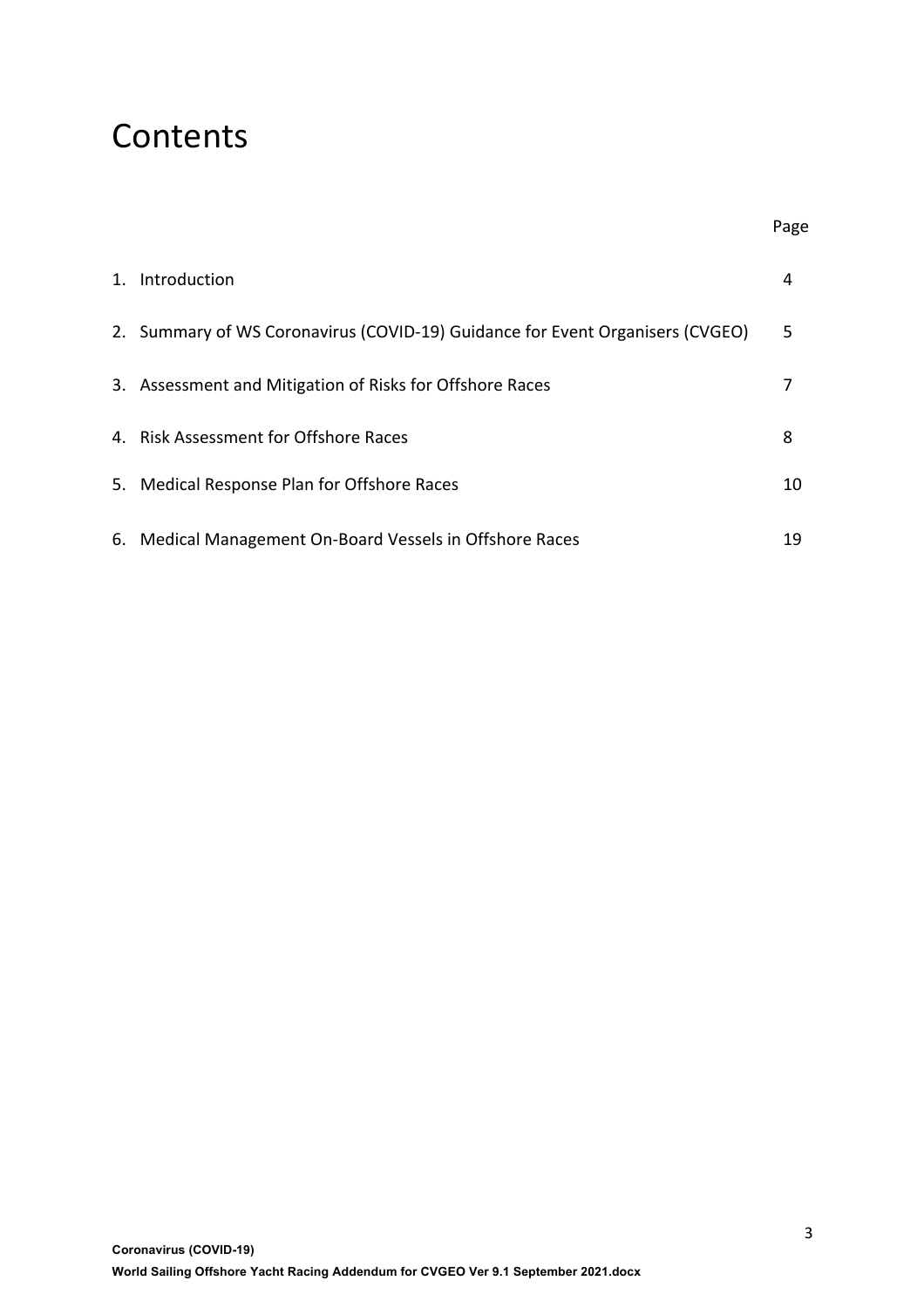### 1. Introduction

In response to the current coronavirus (COVID-19) pandemic, this Guidance document has been produced by the World Sailing (WS) to support and guide Race Organisers of offshore races. These guidelines are addendum to *WS Coronavirus (COVID-19) Guidance for Event Organisers for the Protection of the Health of Sailing Communities (CVGEO)* at: https://www.sailing.org/tools/documents/WorldSailingGuidancetoEventOrganizersforthePr otectionoftheHealthofSailingCommunitiesVer5.020210920-[27539].pdf

#### **These guidelines for offshore racing must be interpreted and used in conjunction with the guidance provided in the main document.**

The postponement or significant curtailment of all international mass gatherings has been undertaken in the face of the COVID-19 pandemic, to limit the spread of the virus and the associated pressure on health services. As part of this process, World Sailing has a responsibility to assist sailing organisations in planning and potentially delivering sailing events, in as safe a manner as possible, considering all risks involved.

**There are implications of unnecessary risk-taking for an individual crew member, other crew on the same vessel, rescue crew and medical personnel that may be involved, and also the general public in the various ports, if applicable.**

**Race Organisers have an unavoidable and serious responsibility to comply with intent of these guidelines, in order to properly control and reduce these risks.**

World Sailing provides information to sailing athletes, sailing federations and race organisers to keep them abreast of the latest developments of the COVID-19 pandemic. This information is available on the WS website as the documents *World Sailing Medical Action Plan (MAP),* at: www.sailing.org/tools/documents/MedicalActionPlanMLDV2-[26247].pdf and *World Sailing Race Course Medical Support Structure* at:

#### www.sailing.org/tools/documents/WorldSailingRaceCourseMedicalSupport-[26250].pdf

The World Sailing Medical Commission is grateful for all support received from international organizations, agencies, and other various parties in preparation of these Guidelines.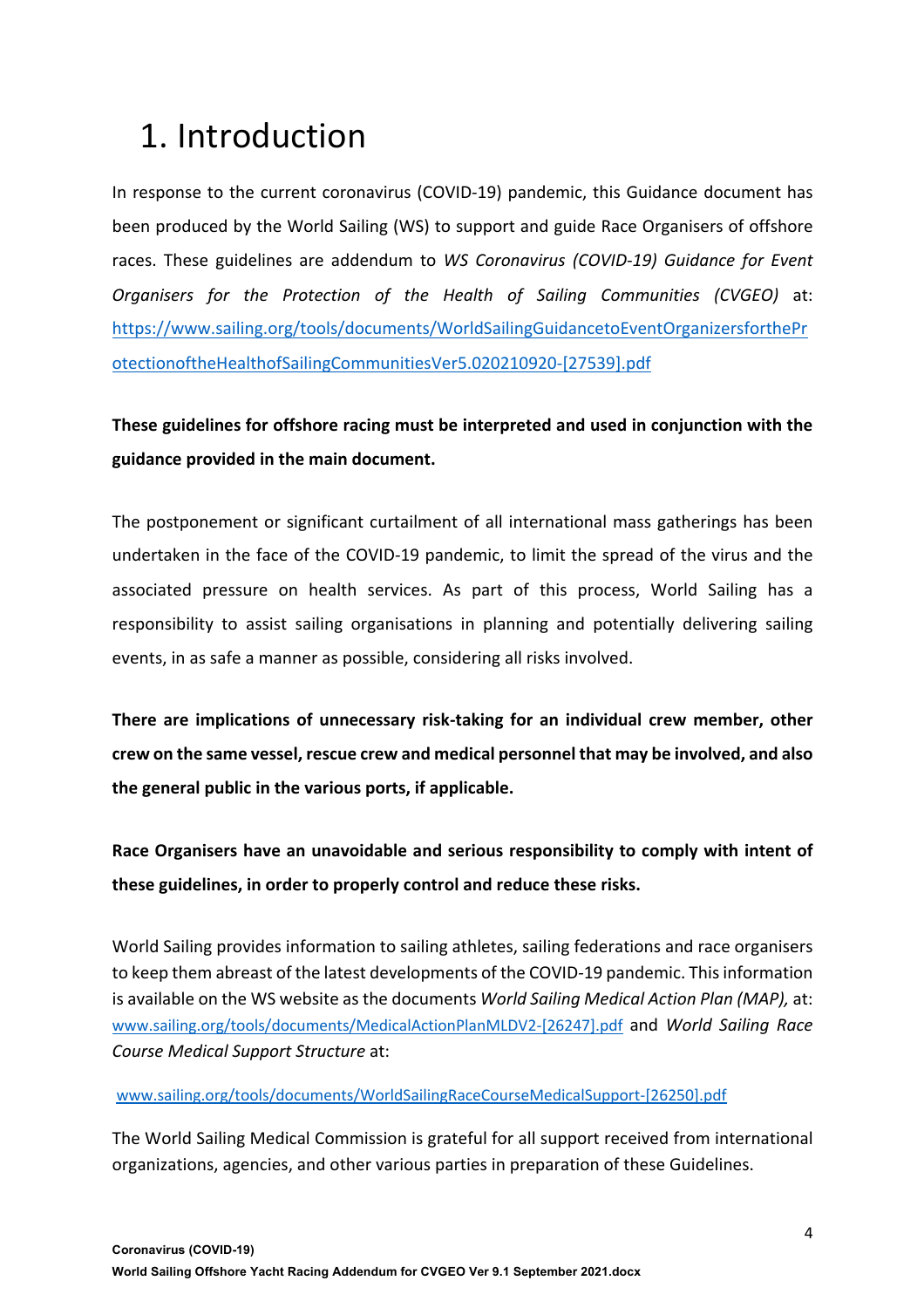# 2. Summary of WS Coronavirus (COVID-19) Guidance for Event Organisers (CVGEO)

Race organisers have multiple responsibilities when planning offshore race events, primarily to follow the many guidelines from a variety of authorities, including:

- Governments rules on public health and social protection measures;
- Local authorities, including Public Health and Port Authorities rules on local movement and gatherings;
- World Health Organisation key considerations for public health and mass gatherings (MG), risk assessments and risk mitigation actions involved in MG, travel restrictions and other public health and social measures. Available at https://www.who.int/publications/i/item/overview-of-public-health-and-social-measuresin-the-context-of-covid-19

The main responsibility for Race Organisers is to ensure, as far as possible, all aspects of safety of participants, support crew and local workers, including minimising inadvertent person-toperson transmission of COVID-19. The Race Organisers also have a responsibility for the health and safety of the visiting public, who may come to the shore venues to watch both preparations and race events.

The Race Organisers have responsibility for the immediate management of both confirmed and suspected cases of COVID-19, and to ensure close integration and coordination with the local host public health authorities. The aim is to ensure continuity of care, and minimising transmission risk to others.

There are implications for the management of a sailing event, in the face of the pandemic, especially if the event meets the WHO definition of a '*Mass Gathering'*.

There is no universal threshold, in terms of number of attendees, that alone defines a mass gathering. The overall definition includes other associated risks (e.g. amplification of transmission of COVID-19) and the context in which the event takes place (e.g. the capacity of the local Public Health Authorities to respond to escalation in virus spread, and the public health and social measures that can be implemented by the host country).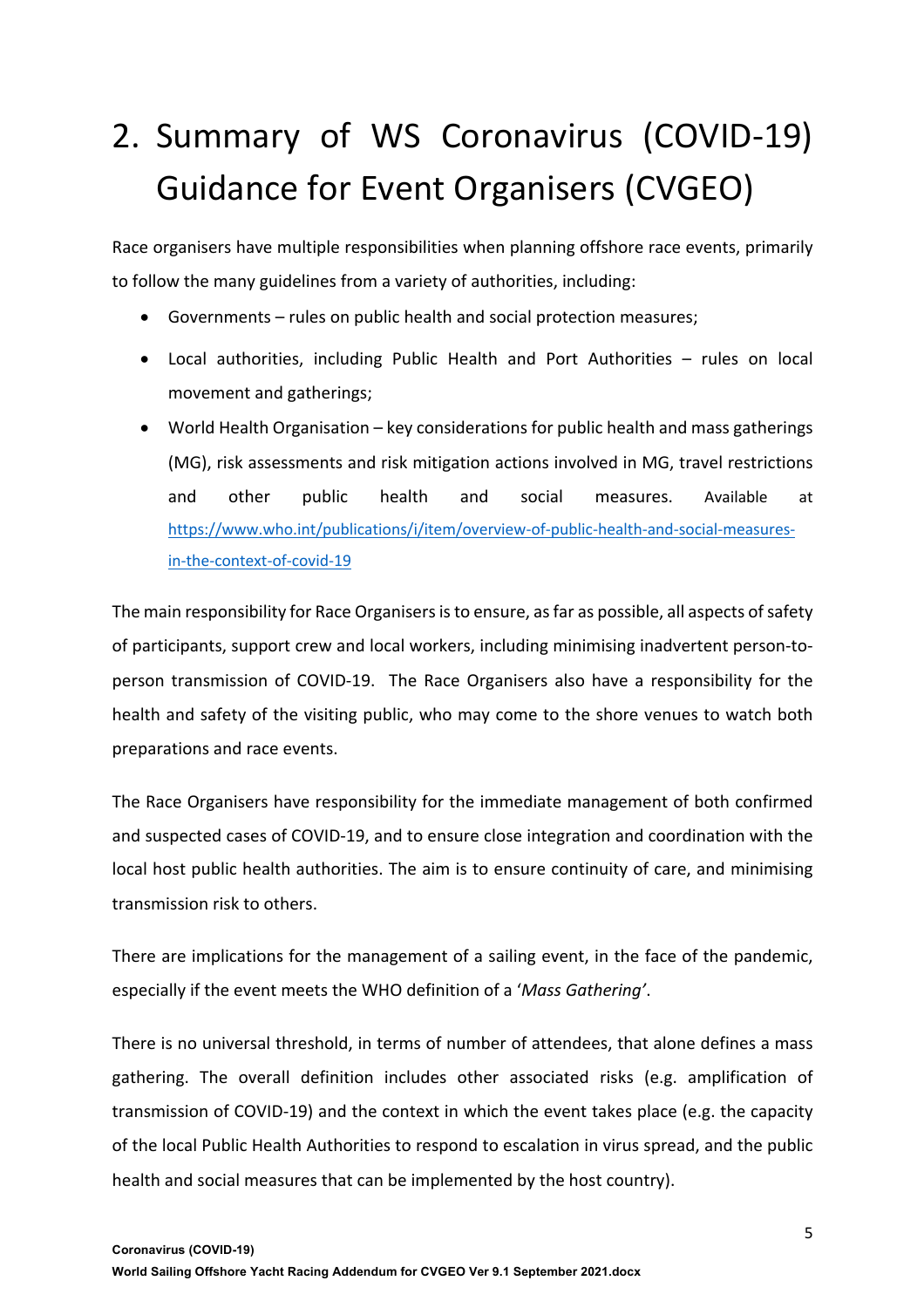The WHO Definition for mass gatherings during COVID-19 is as follows:

**In the context of COVID-19, mass gatherings are events that could amplify the transmission of the virus and potentially disrupt the host country's response capacity.** (Available at: www.who.int/publications-detail/key-planning-recommendations-for-mass-gatherings-inthe-context-of-the-current-covid-19-outbreak ).

International sport events such as major sailing regattas, usually meet the WHO definition of a *mass gathering*. However, during the COVID-19 pandemic, gatherings of any size can be associated with risk of increased transmission of SARS-CoV-2. This occurs due to the high density and mobility of attendees (crowding) which provides a conducive environment for close (within 1 metre), prolonged and frequent interactions between people (available at: https://apps.who.int/iris/bitstream/handle/10665/343409/WHO-2019-nCoV-Policy-Brief-Gatherings-2021.1-eng.pdf ).

Organizers need to consider context, location and duration of their event, the number and profile of participants, the current local and global epidemiological situation, as well as local health system capacity.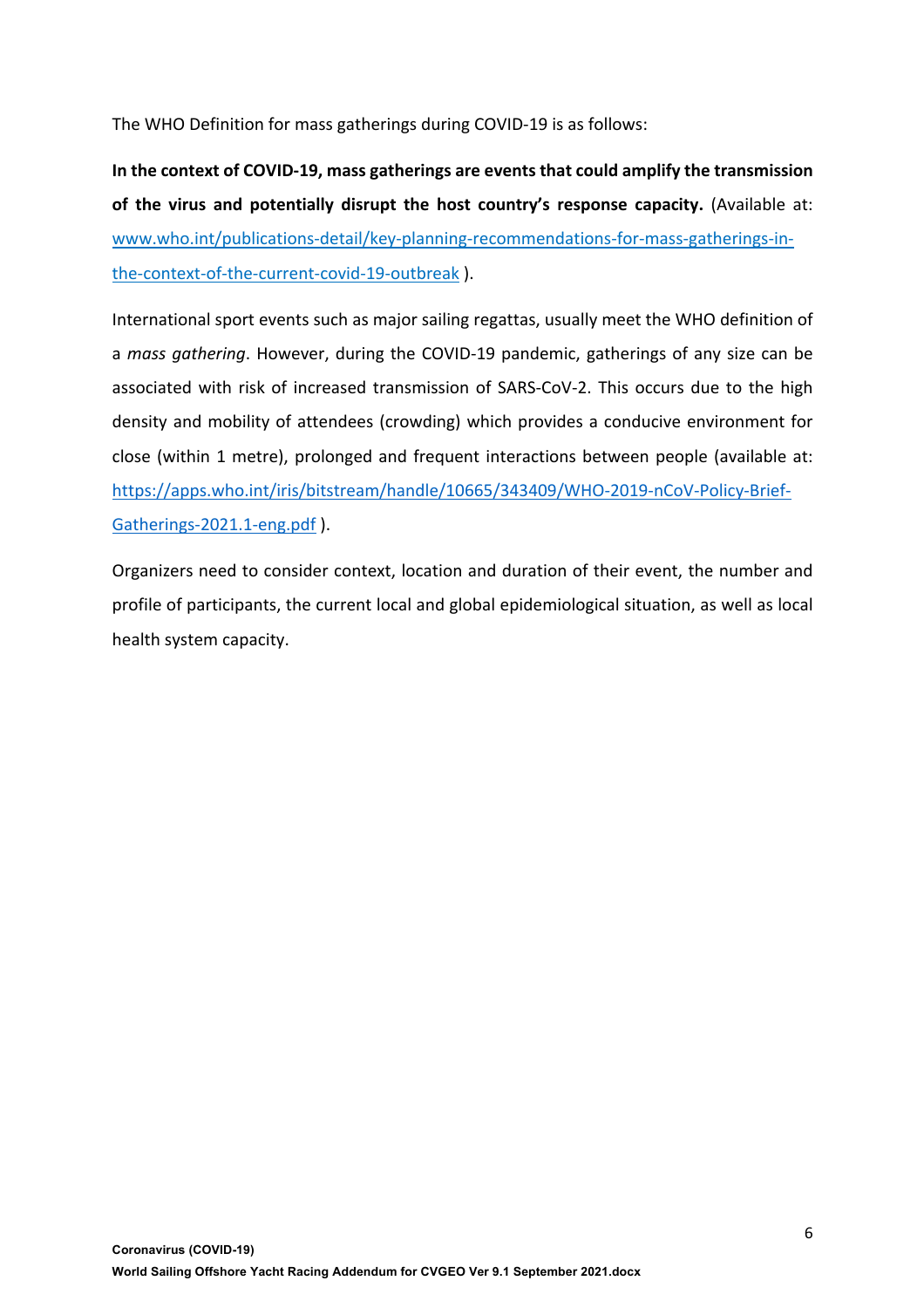## 3. Assessment and Mitigation of Risks for Offshore Races

The process for assessing and mitigating risks for a sailing event is a continuous process that should occur throughout the period leading up to the event (planning phase) and during the event (operational phase), starting from the initial concept of Guidelines (Event Plans / Protocols), ceasing only after the event has finished and participants have returned to their home destinations.

*For further information on the risk assessment process, consult CVGEO Chapter 8*.

In order to produce an overall risk assessment for an event, all risks inherent to the event need to be identified, and then balanced against all possible mitigation measures that can be reasonably put in place.

To conduct risk assessment, it is recommended to use the *WHO Mass Gathering COVID-19 Risk Assessment – Sport Events (v.2., 10 July 2020)* tool; Excel file with decision matrix for final determination of risk available at: https://www.who.int/publications/i/item/10665-333187 It includes six tabs: 1. Instructions; 2. Decision Tree; 3. Risk Evaluation; 4. Risk Mitigation; 5. Decision Matrix; 6. Risk Communication.

That tool can be used to produce an 'Overall Risk Score' for the event, balancing the inherent risk of the event itself, against risk mitigation measures that should be put in place. Assessment of the **overall risk score** for a sailing event has implications for whether World Sailing recommends the event should go ahead, or whether it should be modified in some way to reduce risk.

**World Sailing advises that a sailing event should only be held if the event falls in to the Very Low or Low Overall Risk Categories.**

**All necessary risk mitigation measures must be in place to achieve the required acceptable overall risk score.**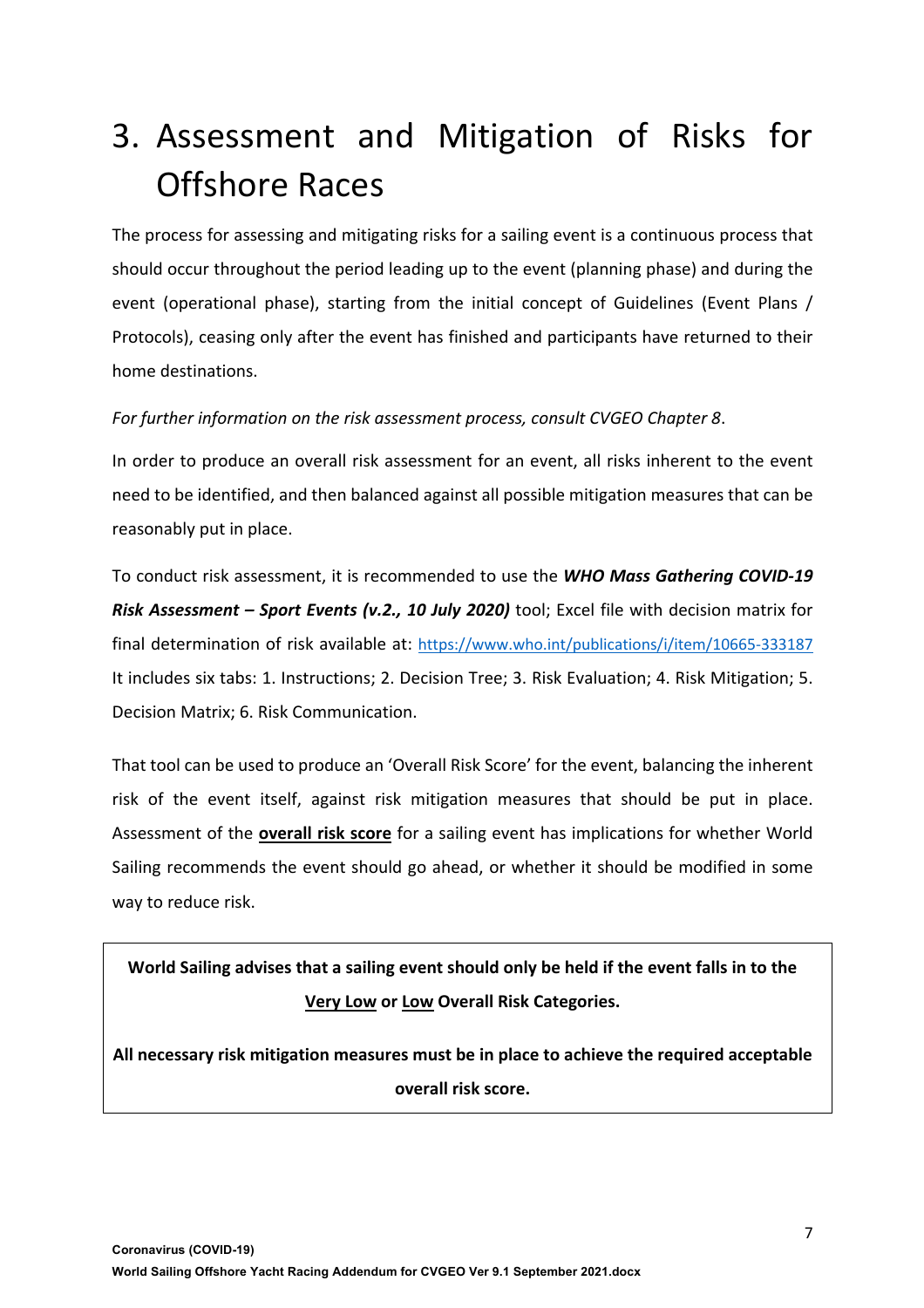### 4. Risk Assessment for Offshore Races

Offshore racing covers a wide spectrum of events, and whilst shorter, 'nearshore' events may be evaluated as *low risk* (according to the WHO guidance on the **overall risk score**), longer, offshore events may be classified as *Moderate*, *High* or *Very High Risk* events, if comprehensive risk mitigation measures are not put in place.

The Offshore Special Regulations (OSR) classification of offshore races is as follows:

- **Category 0** MoMu 0\* Trans-oceanic races, including races which pass through areas in which air or sea temperatures are likely to be less than  $5^{\circ}C(41^{\circ}F)$  other than temporarily, where boats must be completely self-sufficient for very extended periods of time, capable of withstanding heavy storms and prepared to meet serious emergencies without the expectation of outside assistance.
- **Category 1** MoMu1 Races of long distance and well offshore, where boats must be completely self-sufficient for extended periods of time, capable of withstanding heavy storms and prepared to meet serious emergencies without the expectation of outside assistance.
- **Category 2** MoMu2 Races of extended duration along or not far removed from shorelines or in large unprotected bays or lakes, where a high degree of self-sufficiency is required of the boats.
- **Category 3** MoMu3- Races across open water, most of which is relatively protected or close to shorelines.
- **Category 4** MoMu4 Short races, close to shore in relatively warm or protected waters normally held in daylight.

#### *\*Monohull/ Multihull*

There are a number of inherent factors in the various categories of offshore racing events, which increase the risk of transmission of infection. Not every risk factor listed below is incurred in all categories of offshore race.

- Inability for effective social distancing pre-race, and during the race;
- Difficulty in effective use of personal protective equipment (PPE) offshore;
- Difficulty in preserving effective personal and boat hygiene routines offshore;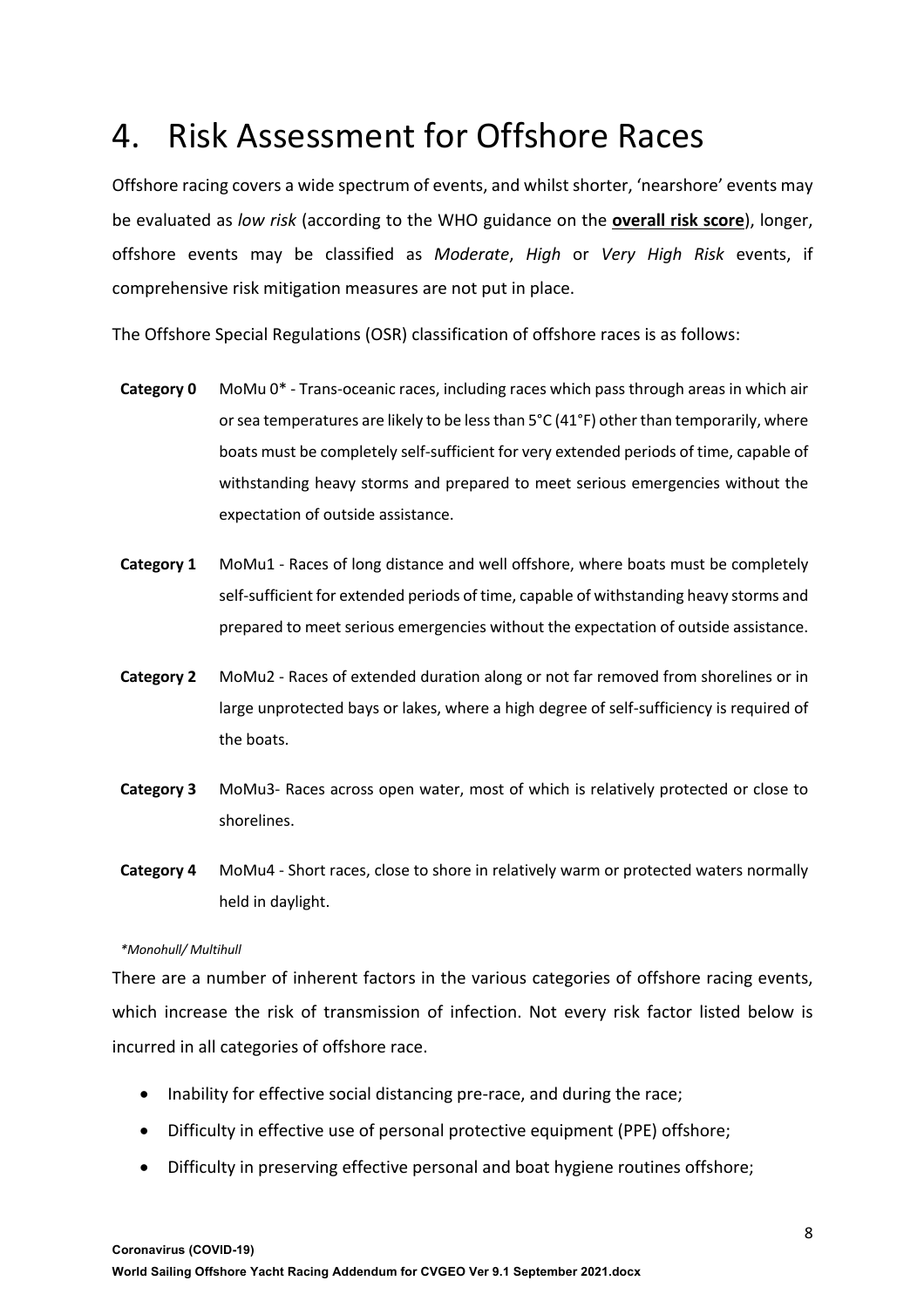- Difficulty in properly isolating a suspected COVID-19 case offshore whilst racing;
- Remote distance and time from immediate medical help during longer races;
- Logistical limitations of required quarantine periods and obtaining timely COVID-19 testing;
- Arduous conditions offshore, limiting feasibility and effectiveness of continuous health monitoring;
- Crew and support team personnel from many international destinations (with varying degrees of incidence of COVID-19) congregating in one place for a period of time;
- International travel of participants, especially air travel, to the assembly port.

However, there are several natural event-specific risk mitigation factors:

- Generally, an outdoor field of activity;
- Absence of direct contact of participants with spectators and referees;
- Widespread layout of the meeting venue / assembly ports and marinas;
- Access to only registered participants;
- Possibility to establish low density or no-crowd policies;
- Possibility for travel to the assembly port by motor vehicle or by boat (possibly directly to and from start and finishing lines), avoiding wide contact with the general public en-route;
- Provision of individual catering for teams;
- Separate housing where teams rent their own accommodation.

All these factors (and more as appropriate) require consideration and quantification (if possible). For factors which are incorporated in the WHO Risk Assessment Matrix, these should be entered into the matrix, as part of the structured guidance as to the level of risk inherent in the event. Some additional factors will be specific to sailing events alone, and these should also be considered as part of the overall assessment of risk.

The COVID-19 risk assessment for the event must be coordinated and integrated with the host country's national and local COVID-19 risk assessment policy and should include input from the local public health authorities and Port Authorities if relevant. A review should take place in adherence with the WHO's updated technical guidance, to ensure there is up-to-date evaluation of the epidemiological situation.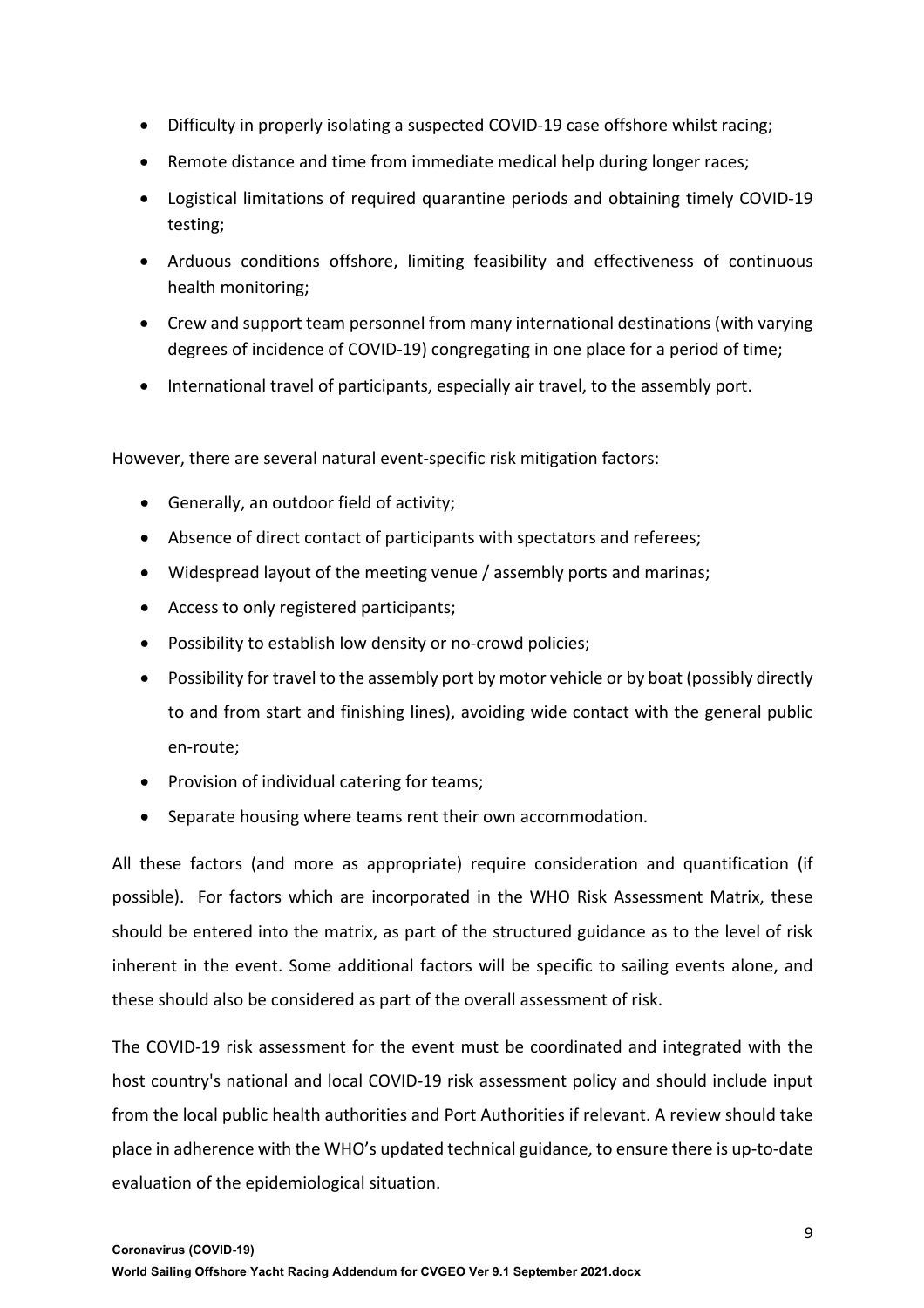### 5. Medical Response Plan for Offshore Races

The Medical Response Plan should address all risks identified by the event risk assessment exercise. Actions to mitigate these risks should be developed in a pragmatic manner, to ensure the greatest degree of compliance possible.

**All risk mitigation requirements for participants must be clearly described in the Notice of Race (NOR) and be clearly communicated to all participants in good time prior to the commencement of the assembly period before the race start.**

The NOR should also define in detail the circumstances where it becomes necessary to exclude a competitor or entire vessel from the race, at any point before, or after the start. Responsibility for putting into practice risk mitigation actions may rest with different people or organisations, depending on the action, and may include:

- Individual participants
- Sailing team
- Support/Shore team
- Race Organisers
- Local public health authorities
- Local Port Authorities
- Race Medical Advisors
- Race Telemedical Advice Service (TMAS)

The Medical Response Plan must specify:

- Which entity is responsible for implementing each risk mitigation action;
- Timescale for delivery or completion of the risk mitigation action;
- By whom fulfilment of the risk mitigation action will be coordinated, and reported.

Guidance for developing the Medical Response Plan, is provided in the following WS document:

• *WS Coronavirus (COVID-19) Guidance for Event Organisers for the Protection of the Health of Sailing Communities (CVGEO)*

The Race Organisers should also take into consideration the following World Sailing guidance documents: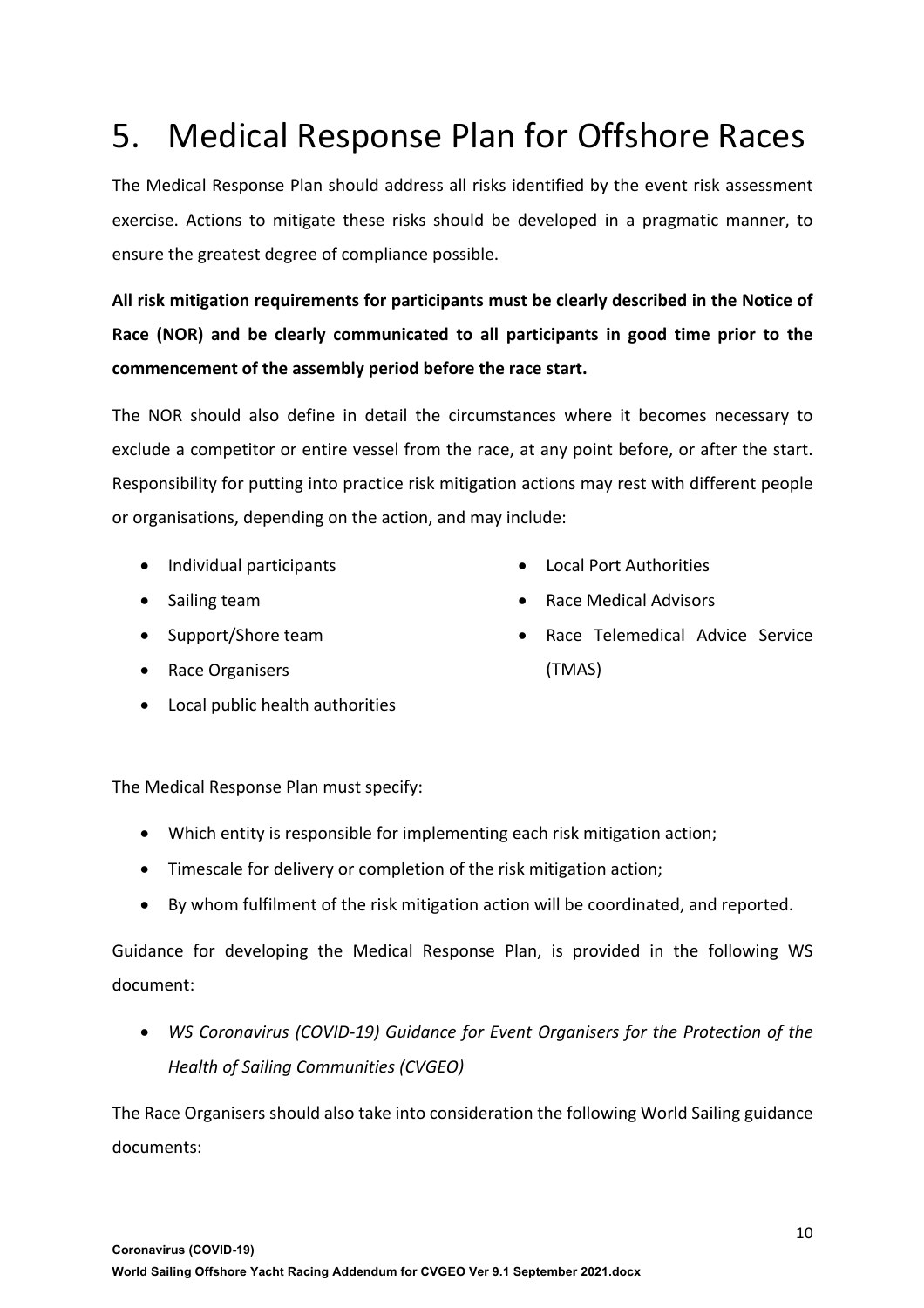- *World Sailing Medical Action Plan*
- *World Sailing Medical Response for Event Organisers Recommendation*

These three documents may be found at www.sailing.org/medical/index.php.

A variety of risk mitigation actions are described in the *WS COVID-19 Medical Response Plan* (*Chapter 9. CVGEO)*, and some of these are appropriate to the Medical Response Plan for Offshore Races. However, there are **additional risk mitigation actions specific to Offshore Racing**, which should be considered when developing the Medical Response Plan. These actions are described below.

|                | Risk mitigation actions                                                            | <b>OSR Category</b> |              |                          |                |                          |
|----------------|------------------------------------------------------------------------------------|---------------------|--------------|--------------------------|----------------|--------------------------|
|                |                                                                                    |                     | $\mathbf{1}$ | $\overline{\phantom{0}}$ | $\overline{3}$ | $\overline{4}$           |
| $\overline{A}$ | Adjustment of racecourse                                                           | X                   | X            | ۰                        |                |                          |
| B              | Management of assembly port and ports-of-call                                      | X                   | X            | $\mathsf{x}$             | X              | X                        |
| $\mathsf{C}$   | Limit number of crew                                                               |                     | ۰            | $X^{\#}$                 | $X^{\#}$       | $X^{\#}$                 |
| D              | Age limitation                                                                     | X                   | X            | $X^{**}$                 | $X^{+#}$       | $X^{+#}$                 |
| E              | Socially distanced method of travel to and from<br>assembly port/start-finish line | X                   | X            | X                        | X              | X                        |
| F              | Period of self-isolation prior to race start                                       | X                   | X            | $X^{x#}$                 |                | $\overline{\phantom{a}}$ |
| G              | Pre-race COVID-19 PCR testing                                                      | X                   | X            | X                        |                | $\overline{\phantom{a}}$ |
| н              | Vaccination (complete course)                                                      | X                   | X            | X                        | X              | X                        |
|                | Pre-race health questionnaire                                                      | X                   | X            | X                        | X              | X                        |
|                | Pre-race health screen                                                             | X                   | X            | X                        | $X^{\circ}$    | $X^{\circ}$              |
| K              | Health surveillance during race                                                    | X                   | X            | $\mathsf{x}$             | X              |                          |
|                | Medical support during race                                                        | X                   | X            | X                        | X              | X                        |
| M              | Participant Athlete Location Form (PLF)                                            | X                   | X            | X                        | X              | X                        |

\* If all vessel crew are tested, age limitation according to local/national guidelines on social distancing for older people

<sup>+</sup> Age limitation according to local/national guidelines on social distancing for older people

x If all vessel crew are tested, no requirement for period of self-isolation

 $0$  Pre-race health screen may be completed at location of boat on morning of race

# Not necessary, or different limits if the whole crew is fully vaccinated. In general, people are considered fully vaccinated: 2 weeks after their second dose in a 2-dose series, such as the Pfizer or Moderna vaccines, or 2 weeks after a single-dose vaccine, such as Johnson & Johnson's Janssen vaccine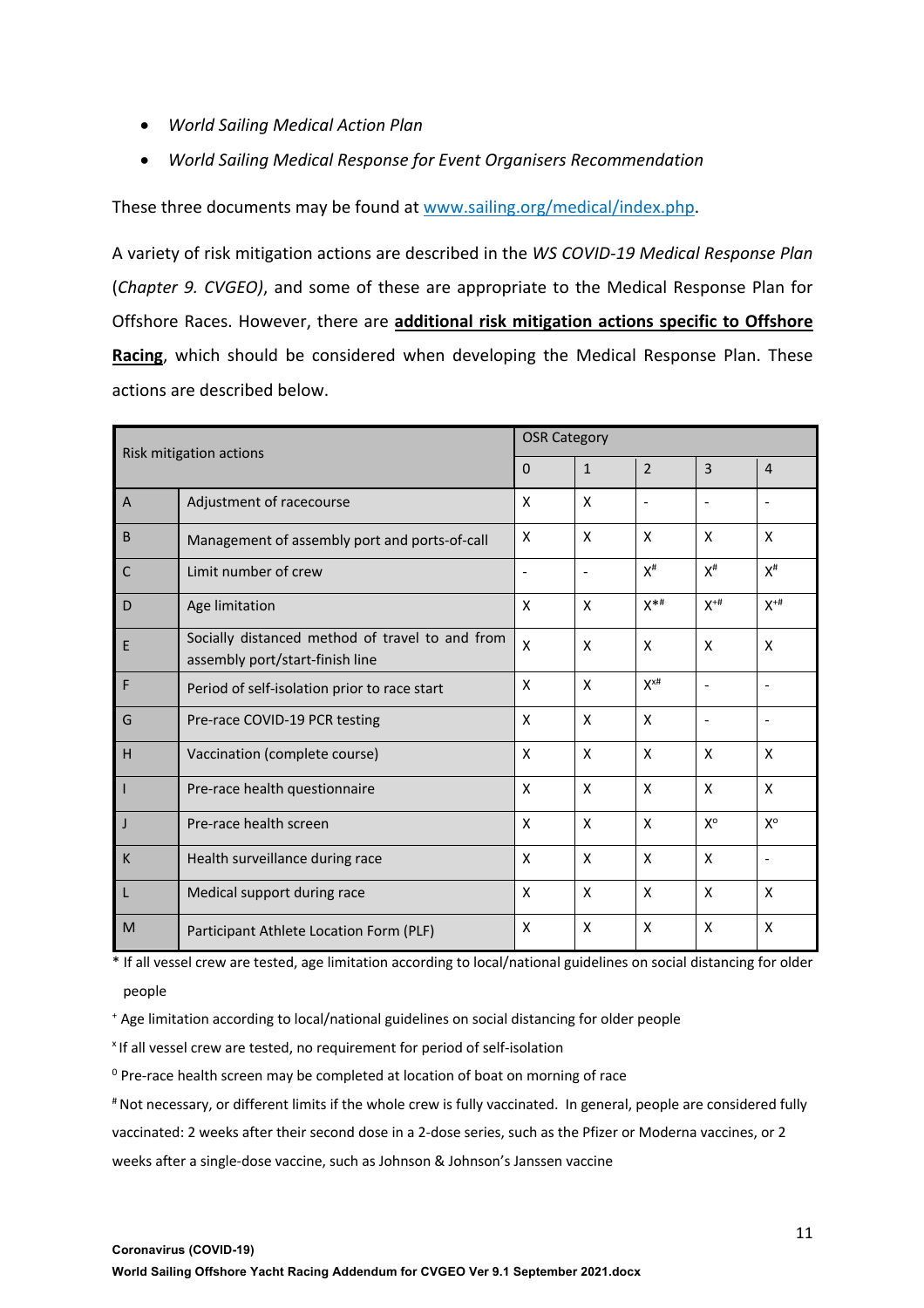#### **A. Adjustment of Racecourse**

Consideration must be given by the Race Organisers to the Ports-of-Call involved in the race. Coordination with local public health authorities and Port Authorities in every Portof-Call is mandatory. Avoidance of Ports-of-Call where there is limited local healthcare capacity, and limited possibility for social distancing from the local population is strongly advised.

#### **B. Management of the Assembly Port and Ports-of-Call**

Consideration must be given by the Race Organisers how the various Ports are managed. This includes:

- Management of public areas, with the aim of highlighting social distancing to the visiting public;
- Limitation of number of competitor vessels in the race, to avoid over-crowding of Port mooring spaces and facilities;
- Management of vessel servicing areas, to ensure adequate social distancing, hygiene measures, health screening, crew health and well-being;
- Oversight of boat crew and shore team accommodation, to ensure suitability and social distancing;
- Minimising crew changeovers, which incurs an added risk of introducing COVID-19 into a team.
- Provision of PPE supplies should be managed by the Race Organisers, for visiting public, for race officials, and also for participant teams. The requirement of type of PPE will be defined by local regulations, the local public health authorities or local Port Authorities.

#### **C. Limit number of crew**

The risk of transmission of COVID-19 declines linearly with number of crew on board. Thus, it is sensible to limit number of crew to a safe minimum for races held during the present pandemic, and this should be given due consideration by the Race Organisers.

The Race Organisers **must** be familiar with the various classes of boat in the race and **must** make appropriate judgements regarding allowable crew numbers. Various other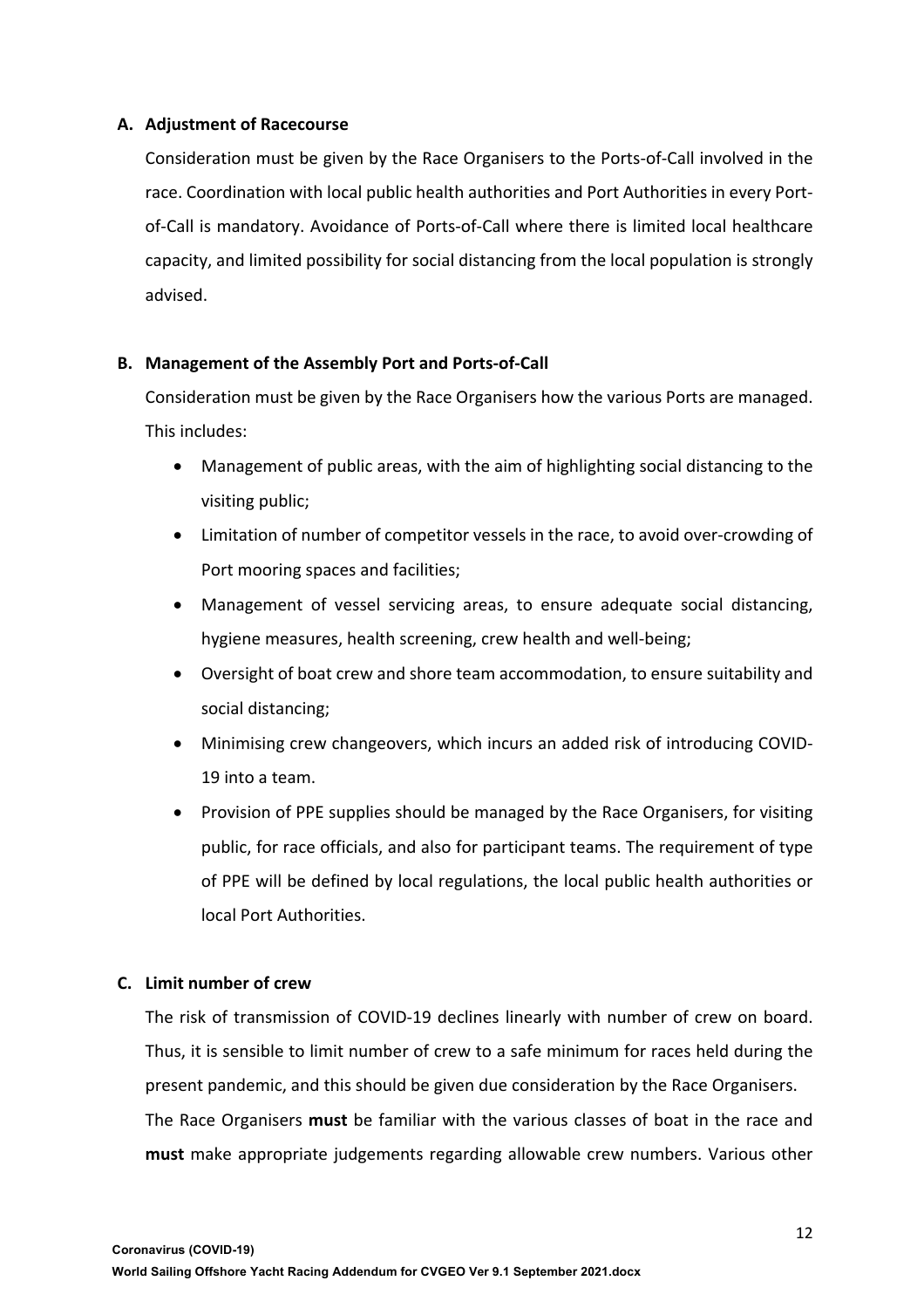factors (such as use of an autopilot, limit of sail size, use of roller furling to reduce work required for sail changes) should be considered as mechanisms to reduce crew numbers.

#### **D. Age limitation**

Special protection measures aim to protect vulnerable groups at risk of more serious illness from COVID-19, such as older people and people with underlying medical conditions (at www.who.int/publications/i/item/overview-of-public-health-and-socialmeasures-in-the-context-of-covid-19).

There is clear evidence that age, irrespective of any other health factor, is a determinant of a worse outcome if COVID-19 is contracted. Internationally, the age taken as the threshold for social distancing, to reduce the risk of contracting COVID-19, varies between 60 and 70 years old.

- For Category 3 and 4 races, it is reasonable to follow national guidelines for social distancing, as the age limit for races if the whole crew is not vaccinated.
- Category 2 races are more isolated and thus incur increased risk of contracting COVID-19. However, if all crew is vaccinated and undergo COVID-19 PCR testing and are negative, this mitigates the potential infection risk, and thus it would then be reasonable to follow the age limit according to the national guidelines for selfisolation. Otherwise, an age limit of 65 years would be appropriate.
- Category 0 and 1 races are prolonged and isolated, and incur greater risk of contracting COVID-19, with a potentially much longer period for evacuation to an appropriate medical facility. An age limit of 60 years would be appropriate for these categories of race.

To be clear, this is the age of the crew member on the start day of the race, as defined in the NOR.

#### **E. Socially distanced method of travel to assembly port**

Firm advice should be given to all race participants to avoid air travel, or other forms of travel where social distancing cannot be achieved, in the 14 days prior to race start. Travel by boat and motor vehicles, with other crew members and/or support team members is acceptable, but all members of the extended (boat and shore) team always need to observe social distancing, from other people outside the extended team.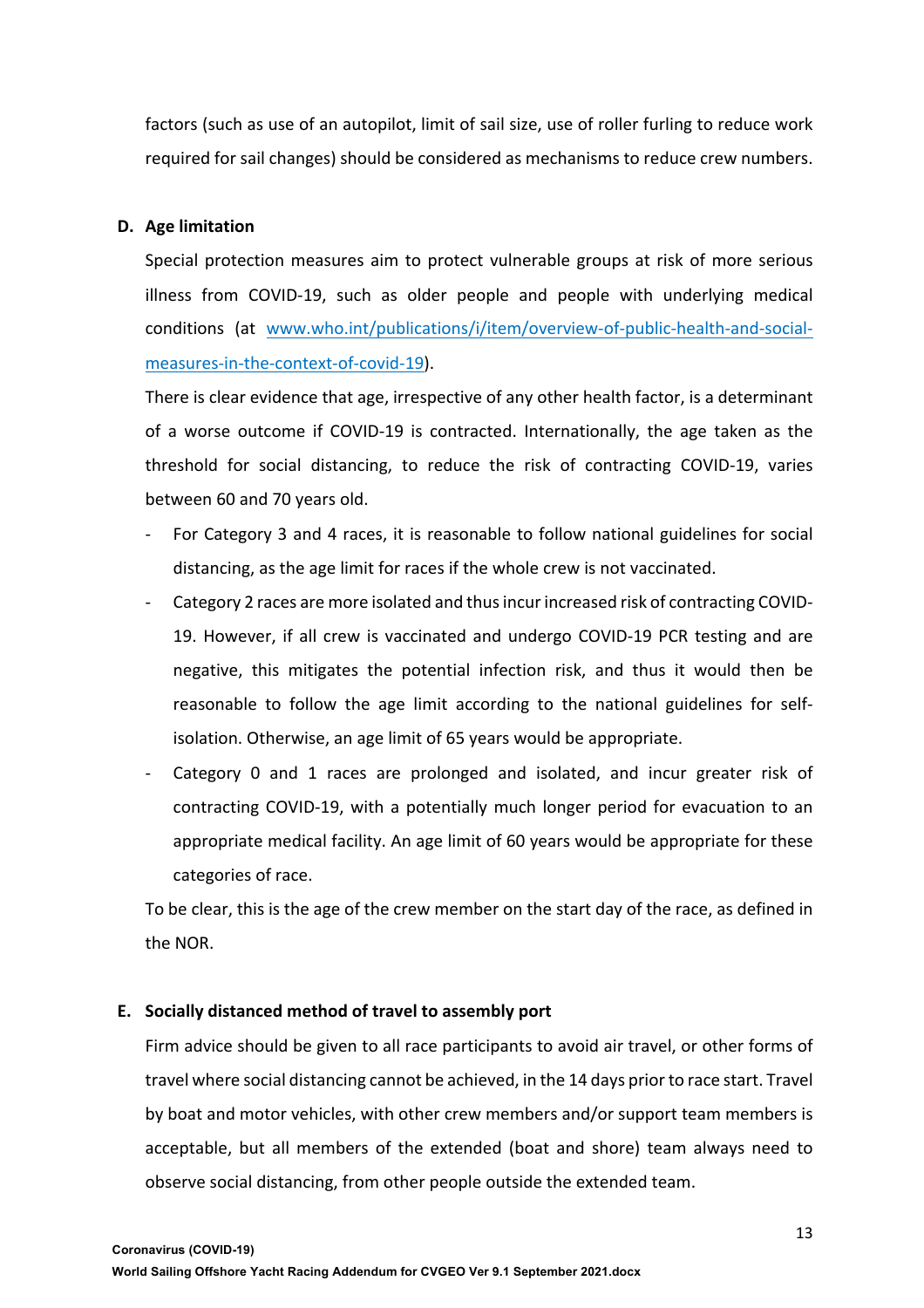For Category 3 and 4 races, it may well be possible for participating vessels to travel directly to and from the start and finish lines, thus avoiding congregating in local ports and marinas.

#### **F. Period of self-isolation prior to race start**

Participants in Category 0 and 1 race should self-isolate for a period of 14 days prior to race start. However, if PCR testing is undertaken or the whole crew is vaccinated, this period of self-isolation may be reasonably reduced to 5 days (see Section G: Pre-race COVID-19 PCR testing and Section H: Vaccination).

However, the crew should stay strictly self-isolated in their extended team (including boat and shore team members) avoiding all outside contact. Attention must be paid to required activities such as re-provisioning, health checks, team logistics, to ensure these are undertaken in the safest manner possible.

The same degree of self-isolation should take place in all ports of call.

- Participants in Category 2 races may avoid a formal period of self-isolation prior to race start, if they are vaccinated or undertake a COVID-19 PCR test within the two or three days prior to race start. The reasoning for this advice is that a participant may contract the virus and be asymptomatic prior to race start, whereas a PCR test may be negative, reducing risk of transmission on board the vessel. This approach does not reduce risk to zero, but is a pragmatic, achievable approach to controlling risk.
- Participants in Categories 3 and 4 races need to observe social distancing rules according to local/national guidance as always, but do not need to self-isolate. Travel directly to and from start and finish lines will reduce risk of inadvertent infection risk.

#### **G. Pre-race COVID-19 PCR testing**

A single PCR testing may have a false negative rate of about 30%, but this is heavily dependent on the skill of the person taking the throat and nasal swabs, amongst other factors. Thus, the actual false negative rate may be somewhat above this value (reducing the accuracy of the test), dependant on testing circumstances (*see Chapter 12. CVGEO).* All tests should be taken in the immediate pre-race period, and all test results should be officially obtained prior to race start.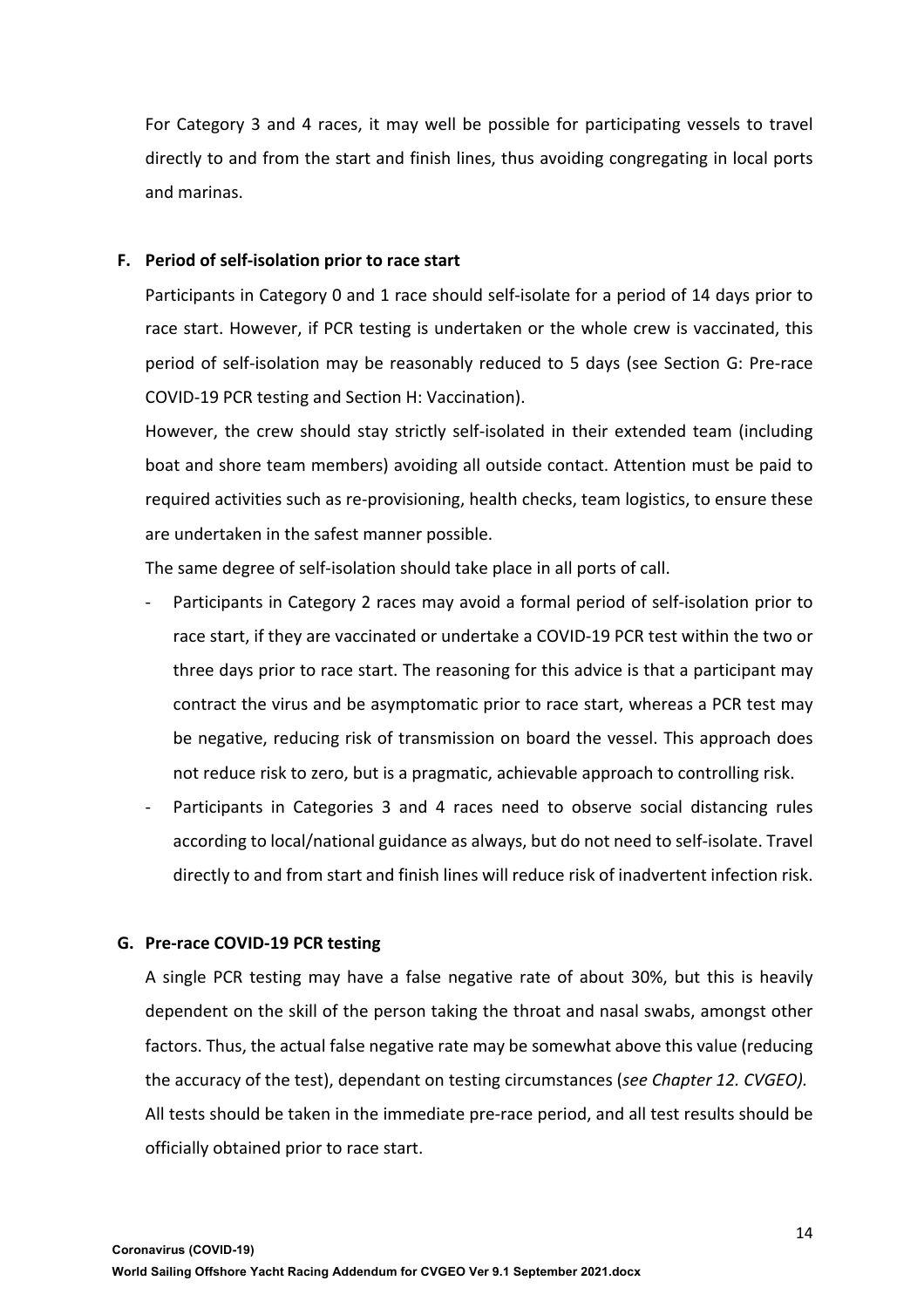- For Category 0 and 1 race, there is very good reason to perform two PCR tests, five days apart, in order to reduce the false negative rate, and to avoid participants becoming symptomatic offshore, with all the attendant risks that would entail.
- For Category 2 races, a single PCR test may be performed during the two or three days prior to race start, thus avoiding the requirement for an extended period of isolation. It is also recommended that antibody testing be undertaken at the same time as PCR testing, as this may provide evidence for possible previous COVID-19 exposure and degree of immunity. This may be a medically pertinent diagnostic factor if a race participant becomes symptomatic offshore.
- For Category 3 and 4 races, due to the short duration of races, it is not recommended that PCR or antibody testing is undertaken. However, the Race Organisers should follow the advice of the Race Medical Advisors, should they recommend testing for these categories of race be undertaken.

The NOR must be unequivocally clear that if a PCR test is positive for COVID-19, under no circumstances should the affected individual take part in the race and should also be immediately isolated. The local public health authorities should be notified immediately to follow up with contact tracing.

#### **H. Vaccination**

It is strongly recommended that all race participants are fully vaccinated against COVID-19 prior to arriving at the race assembly port.

Vaccination programs are well-underway in most countries of the world, but with significant variation between countries in the percentage of population having completed a full course. There are several widely approved vaccines being used globally (https://www.who.int/emergencies/diseases/novel-coronavirus-2019/covid-19-

vaccines/advice), and these have been judged to be safe and effective. Vaccination reduces the risk of contracting Covid-19, although there remains a small chance of becoming infected with any of the Covid variants in circulation. In the event of becoming infected with Covid-19 after being vaccinated, the vaccine will reduce the severity of the disease, thus reducing the necessity for hospital admission and the risk of death. Vaccination reduces, but does not eliminate, the risk of contracting COVID-19 and then passing it on to other members of the crew. Thus, the preventative measures such as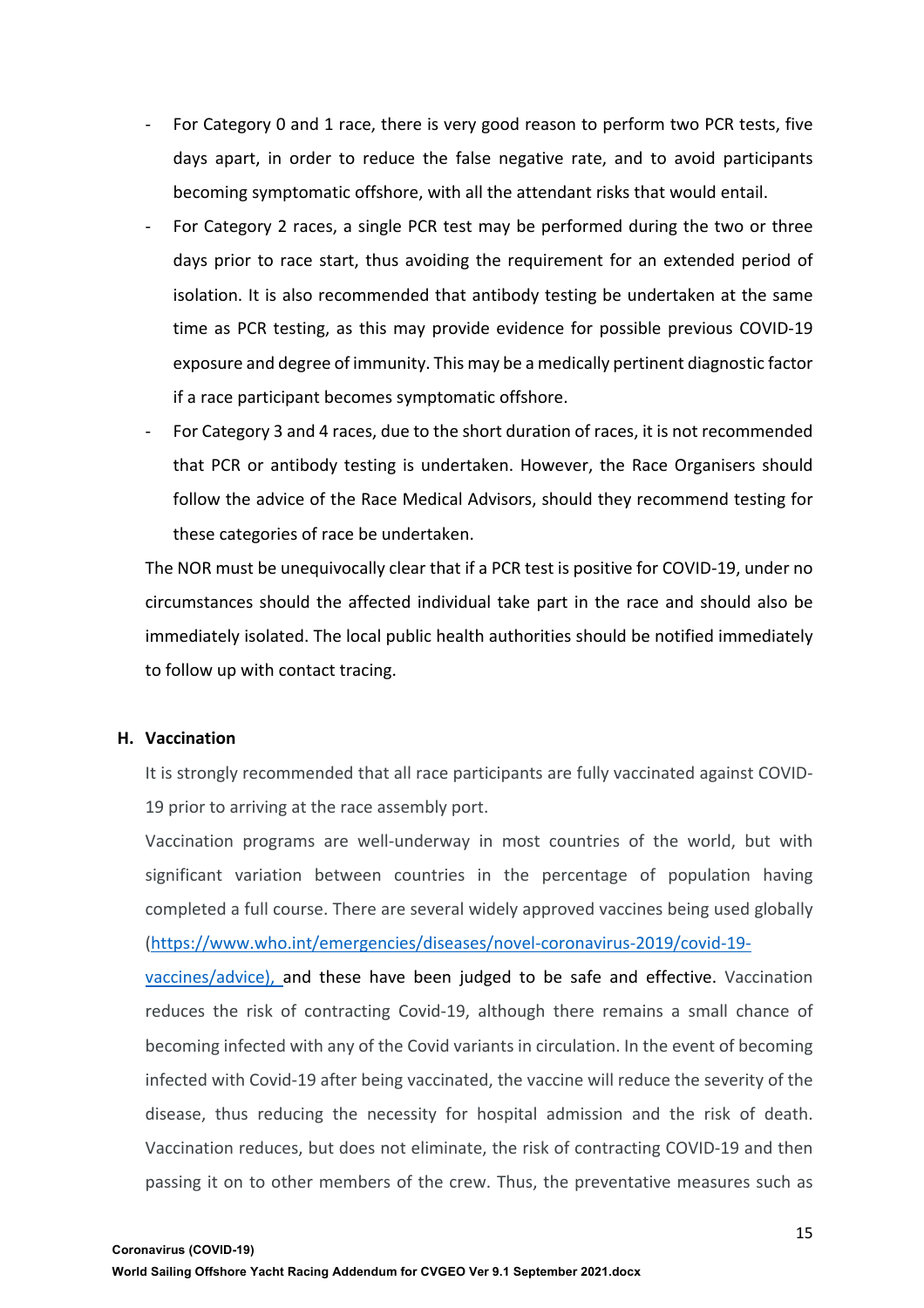hand washing, distancing as much as possible, mask wearing where appropriate, and maintaining good ventilation of any enclosed spaces, should continue.

Considering the available studies evaluating pre- and asymptomatic transmission of SARS- CoV2 virus, as well as the difficulty of following physical distancing in the context of sailing event, **masks are not required to be worn onboard but all participants are recommended to wear masks or face coverings (use of non-fabric masks is recommended) on-shore, in all circumstances when it is not possible to achieve necessary physical distancing of 1 meter (3 feet) from other individuals (other than your own team, or working in separate "safe bubble" created by organizers).** Recommendations on masks wearing can be found at:

https://www.who.int/emergencies/diseases/novel-coronavirus-2019/advice-forpublic/when-and-how-to-use-masks .

There is much not yet known about the effectiveness of vaccines, and the duration of protection. Booster vaccines will probably be required, and it is strongly recommended that these should be administered when and where available.

Vaccine passports are becoming a reality in order to allow travel and reduction in restrictions in general. However, at this point in the context of the COVID-19 pandemic, there is not enough evidence about the effectiveness of antibody-mediated immunity to guarantee the accuracy of an 'COVID-19 immunity passport' or 'risk-free certificate' (for reference, please see WHO. *COVID-19 natural immunity. Scientific Brief. 10 May 2021* available at:

https://www.who.int/publications/i/item/WHO-2019-nCoV-Sci\_Brief-Natural\_immunity-2021.1

#### **I. Pre-race health questionnaire**

All participants should complete a health questionnaire between 7 and 14 days prior to race start. The reason for this time period is that the details in the questionnaire need to be up-to-date, and also give the Race Organisers time to be able to consult on any health issues revealed by the questionnaire. Certain health conditions increase the risk of contracting COVID-19 and incur a worse outcome. The Race Organisers should be aware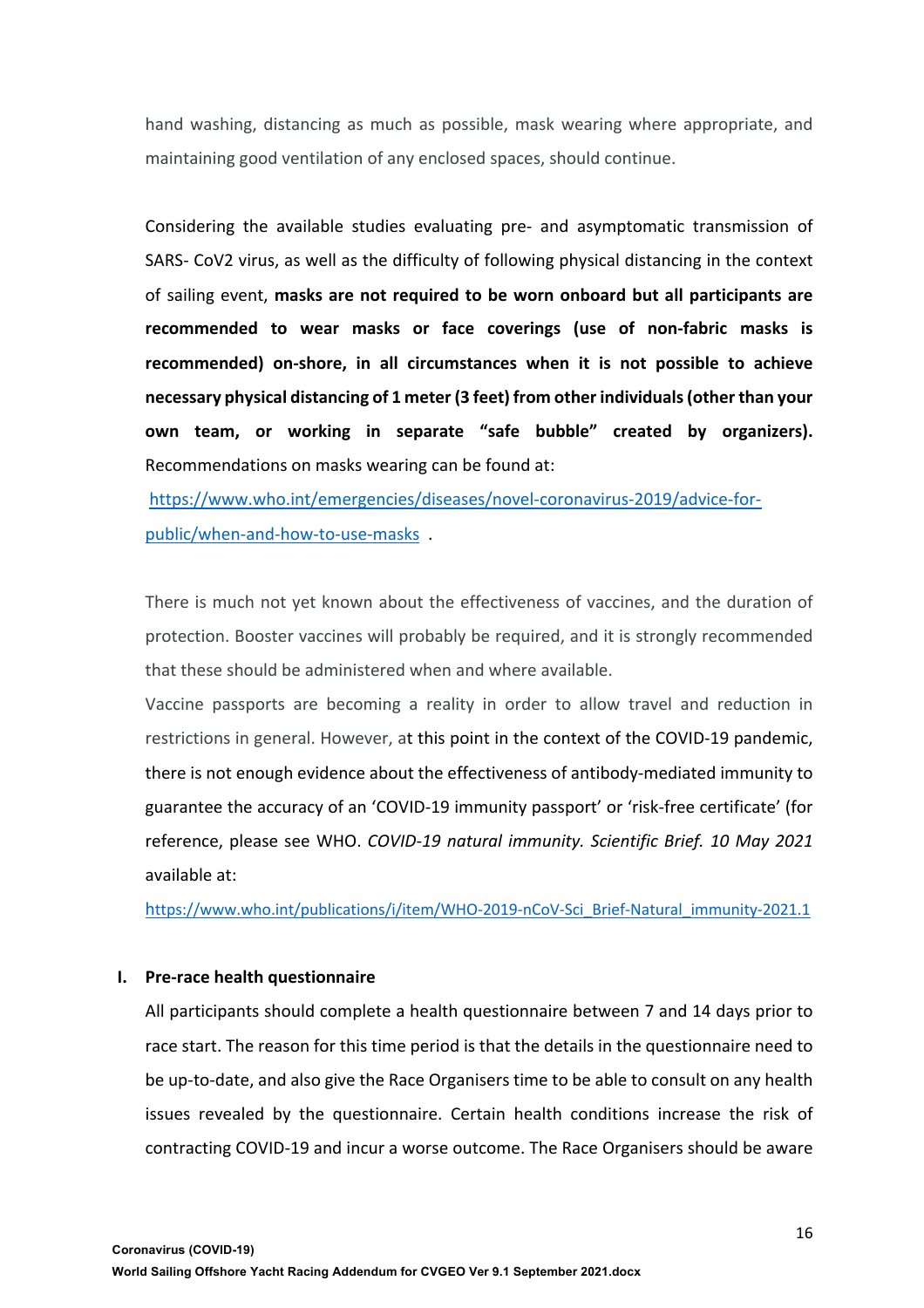of potential participants with such health conditions and discuss the magnitude of risk with the individual and the Race Medical Advisors.

In making a decision as to whether the person can participate or not, it must be considered that the risk is not just for the participant themselves, but their fellow crew, and also rescue crews who may be called upon to undertake long-distant emergency medical evacuation.

#### **J. Pre-race health screen**

All race participants in all categories of race should undergo a health screen on the day of the race start at the port of assembly. The Race Organisers should arrange who has the responsibility for performing the health screen checks, with an exception for Category 3 and 4 races, as below:

For Category 3 and 4 races, where participant vessels may well go direct to and from the start/finish line and their home port, the pre-race health screen could be undertaken at the location of the vessel on the morning of the race. The vessel captain or responsible medical person has the responsibility to ensure the checks are performed correctly.

For all categories of race, the results should be communicated to the Race Organisers in good time prior to the start of the race, to allow time for discussion of any problems identified. The results could be noted on the Personnel Location Form (see Section L below) and transmitted electronically to the Race Organisers as one document for each participant.

The format of the health screen should be agreed with the Race Medical Advisors, but it is recommended that, at a minimum, the health screen should comprise:

- Temperature check preferably by infra-red thermometer aimed at mid-forehead, in a sheltered environment to achieve an accurate result;
- Pulse oximeter reading taken on a finger;
- A brief survey of possible symptoms, specifically shortness of breath during normal activities, dry cough, myalgia, general malaise.

All results should be documented, and the Race Medical Advisors notified immediately, before race start, of any abnormal or worrying results.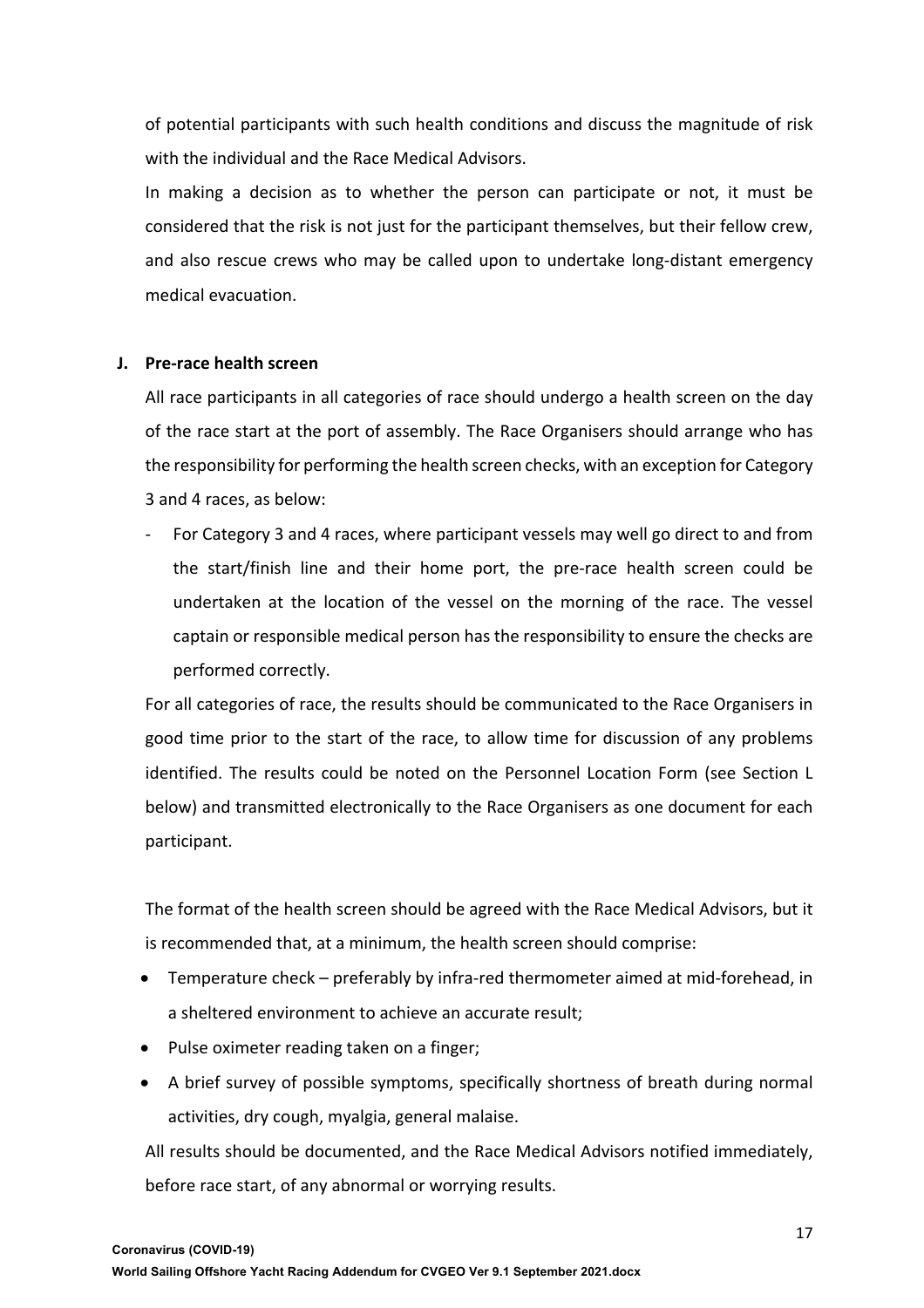The NOR must be unequivocally clear that if the Race Medical Advisors are of the opinion that there is a real risk of a participant being infected with COVID-19, under no circumstances should the affected individual take part in the race and should also be immediately isolated. The local Public Health Authority should be notified immediately.

#### **K. Health surveillance during race**

The Race Organisers should make it a requirement in the NOR for the vessel Captain or responsible medical person, to report daily health checks from all crew. The scope of daily health checks is as for the pre-race health screen.

Further details on health surveillance are included in Section 6 below.

#### **L. Medical support during the race**

The Race Organisers should provide a dedicated Telemedical Advice Service (TMAS), for the duration of the race. The TMAS should coordinate closely with the Race Organisers. The service should also have the capability to interact and coordinate with Rescue Coordination Centres (such as MRCCs, JRCCs, etc.) or the SOLAS regionally responsible TMAS service, and also with the local public health authorities. Further guidelines for TMAS are included in Section 6.

#### **M. Participant Athlete Location Form (PLF)**

All participants should provide a completed pre-event Athlete Location Form (PLF). The purpose of the PLF is to identify incoming participants who may need to have their participation deferred, to ensure proper case management by health authorities.

The form may also incorporate the results of the Pre-Race Health Screen, so that both sets of information are sent to the Race Organisers as one form.

An example of an appropriate PLF is at: https://www.sailing.org/tools/documents/PLF- [26355].pdf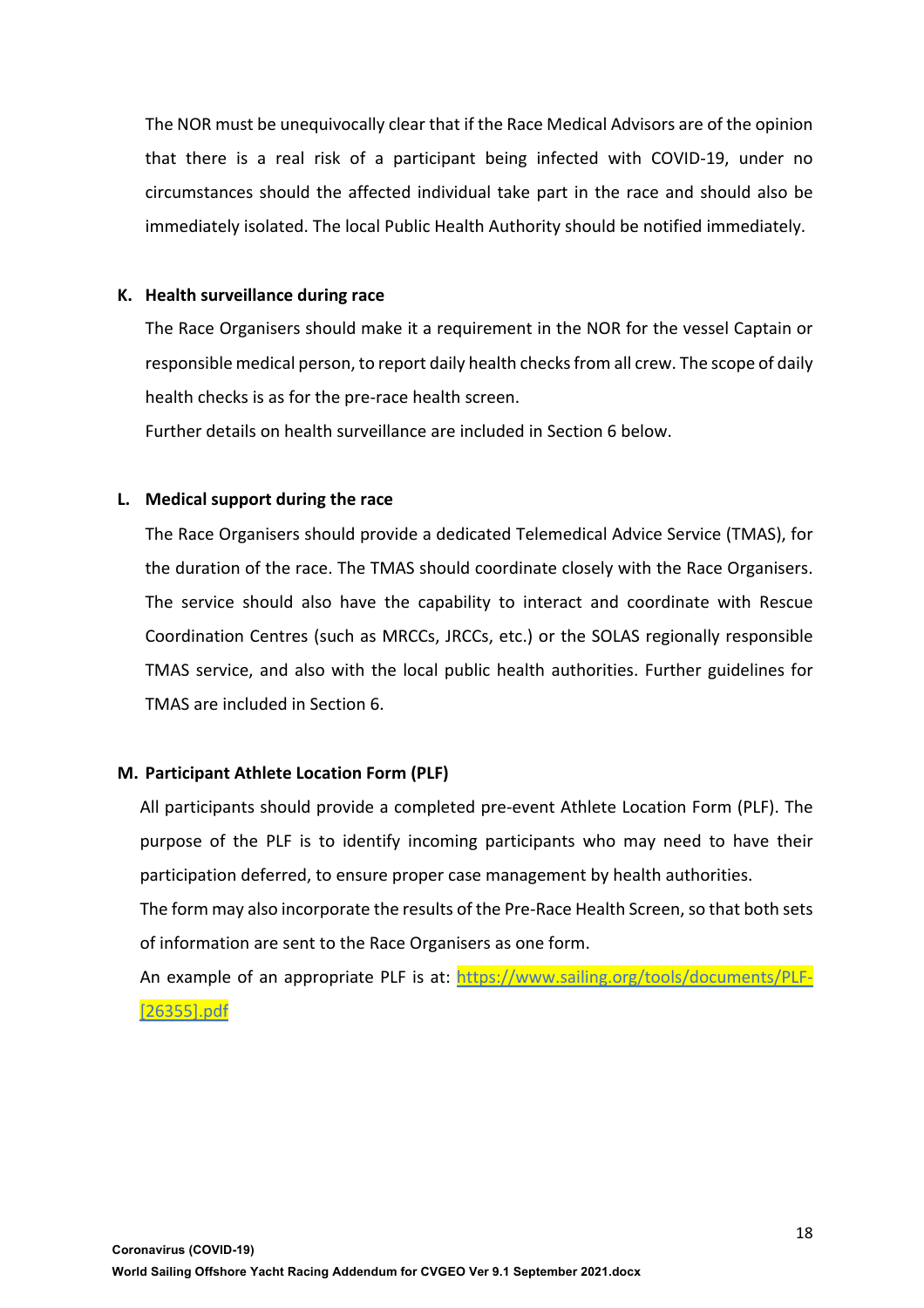## 6. Medical Management On-Board Vessels in Offshore Races

Race Organisers should provide clear guidance regarding medical management of crew on board all participating vessels. This guidance should cover the 'normal' medical matters that occur on board racing yachts, and in addition, the particular concerns raised by COVID-19.

When formulating these guidelines, the Race Organisers should take into consideration the following World Sailing guidance documents regarding measures relating to COVID-19:

- *World Sailing Medical Action Plan*
- *World Sailing Race Course Medical Support Structure*

These documents may be found at www.sailing.org/tools/documents/MedicalActionPlanMLDV2- [26247].pdf and www.sailing.org/tools/documents/WorldSailingRaceCourseMedicalSupport-[26250].pdf .

In addition, World Sailing have produced three guidance documents addressing medical support in general for offshore racing yachts:

- *Medical Kit Inventory* https://www.sailing.org/tools/documents/FinaldecscriptiveATCformat-[26352].pdf https://www.sailing.org/tools/documents/FinalWHOATCformat-[26353].pdf
- *World Sailing Trauma Recovery Kit for Event Organisers Recommendation (ABC)* https://www.sailing.org/tools/documents/WSTraumaRecoveryKitv1.0ABC-[26412].pdf
- *Medical Training*

https://www.sailing.org/tools/documents/Trainingoutcomes-[26354].pdf

• *Telemedical Advice Service (TMAS)* https://www.sailing.org/tools/documents/TelemedicalAdviceTMAS-[26356].pdf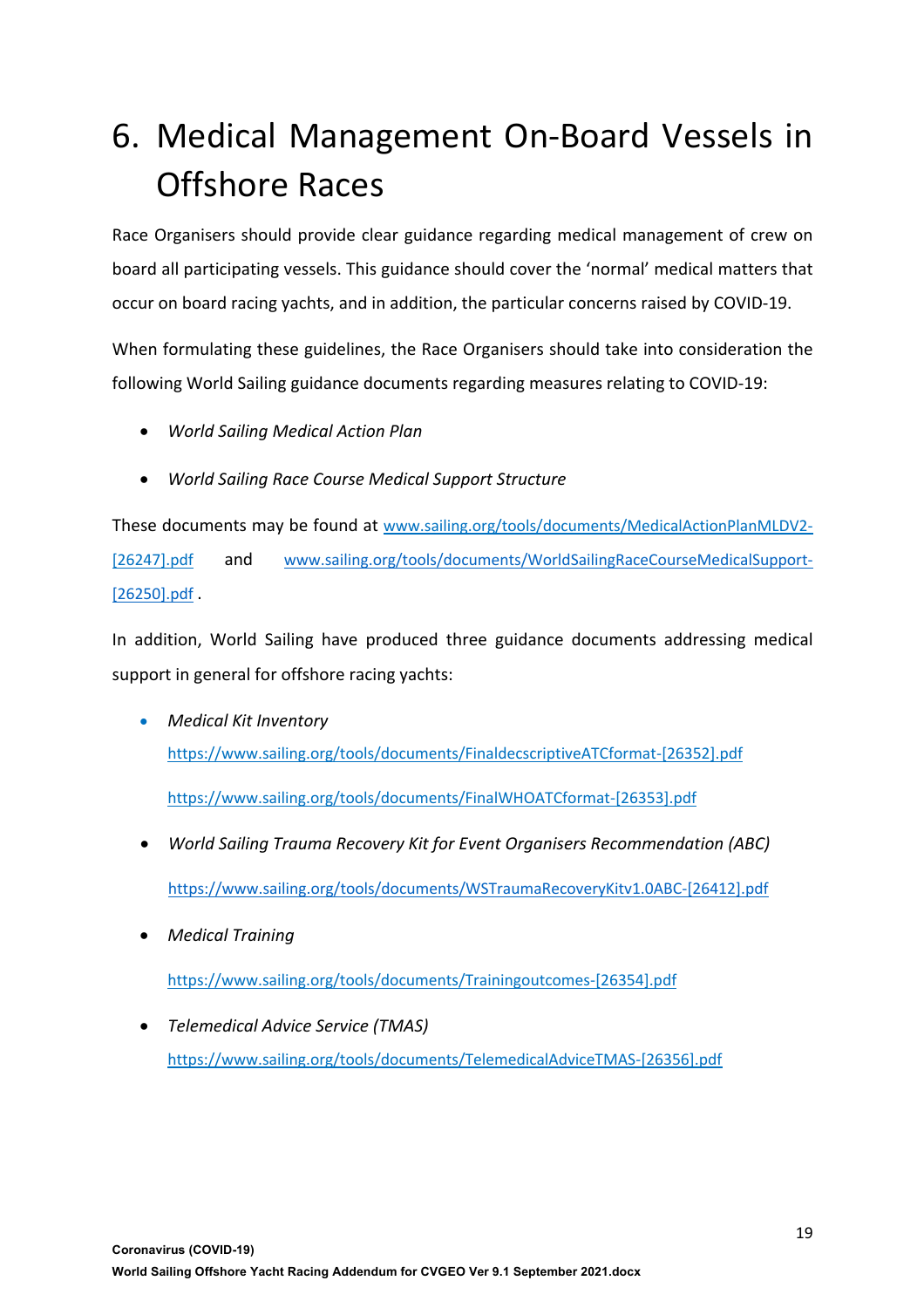There are various aspects of on-board medical management that should be addressed by the Race Organisers, as follows:

#### **Telemedical Advice Service**

The Race Organisers should provide a dedicated Telemedical Advice Service (TMAS), for the duration of the race. The TMAS should coordinate closely with the Race Organisers. The service should also have the capability to interact and coordinate with Rescue Coordination Centres (such as MRCCs, JRCCs, etc.) or the SOLAS regionally responsible TMAS service, and also with the local public health authorities.

In addition, to properly support the race crew, the TMAS should have good knowledge of, and coordinate with:

- The medical inventory on-board all vessels in the race. Pre-race, TMAS should be made aware of the medical inventory, and advise if any aspect of the inventory can be augmented pragmatically;
- Medical training received by the crew, so TMAS is aware of what they are capable, and thus provide achievable advice;
- The medical manual used by the crew, so that any treatments advised are covered by the manual, in the event of loss of communication with the vessel;
- Knowledge of the specific risks to the crew of COVID-19, and the risk mitigation measures put in to place onboard by the Race Organisers.

#### **Health surveillance on board during the race**

There is no doubt that this may prove a challenge, particularly during periods of inclement weather or hard racing. However, the Race Organisers should provide clear guidance to all race crew to make sure all are aware of the risks of an undetected COVID-19 case on-board.

The NOR must be unequivocally clear that if the Race Medical Advisors are of the opinion that there is a real risk of a participant being infected with COVID-19, the vessel may have to cease racing and divert to the nearest port or arrange urgent evacuation of the participant. The Port Authority of the intended evacuation port should be duly advised of the possibility that the participant has a suspected COVID-19 infection.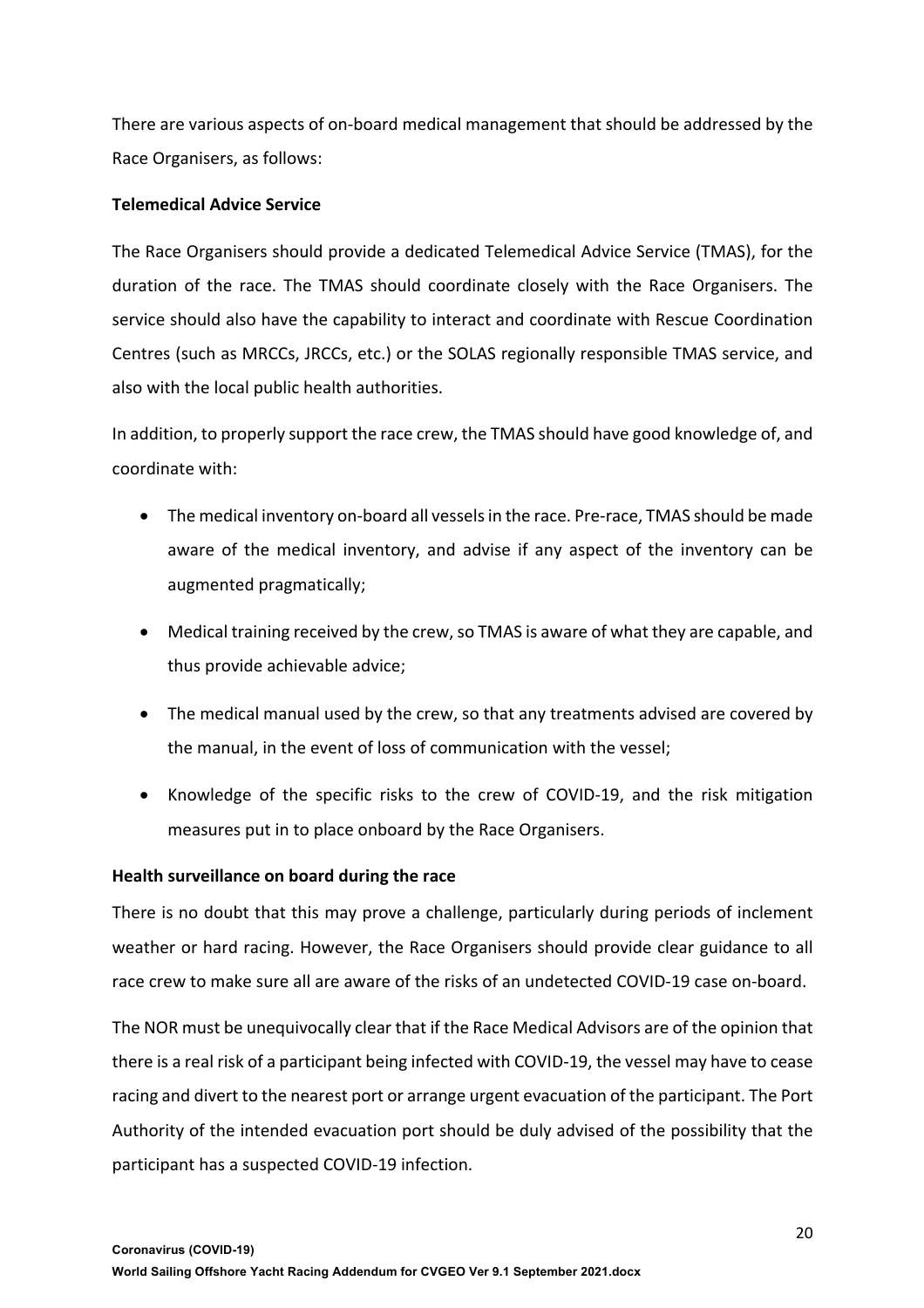The Race Organisers must also make it unequivocally clear to all participants that there is clear responsibility on their part to report health concerns on-board, including concerns regarding suspected COVID-19 infections. There should be a clear pathway of communication the TMAS for the crew to discuss any concerns at any time.

The format for the health surveillance would be as for the pre-race health screen:

- Temperature check preferably by infra-red thermometer aimed at mid-forehead, in a sheltered environment to achieve an accurate result;
- Pulse oximeter reading taken on a finger;
- A brief survey of possible symptoms, specifically shortness of breath during normal activities, dry cough, myalgia, general malaise.

All results should be documented, and the Race Medical Advisors notified immediately, of any abnormal or worrying results or symptoms.

The Race Organisers should ensure that the necessary equipment for health screening is provided on board, either by the Race Organisers, or the race participants. The equipment should comprise, as a minimum:

- Pulse oximeter;
- Thermometer preferably infra-red.

Consideration should be paid to carrying spares for the above items, as it is quite likely that they may be dropped, mislaid, or malfunction on occasion in the extreme environments. Longer races will require more spares.

#### **Provision of Personal Protective Equipment (PPE) and vessel hygiene equipment**

The Race Organisers should make it a requirement in the NOR that adequate supplies of PPE and vessel hygiene equipment should be on-board the vessel, commensurate with the expected length of race and number of crew members. Supply of this equipment can be either by the Race Organisers or the individual participant teams. The PPE must be of acceptable quality.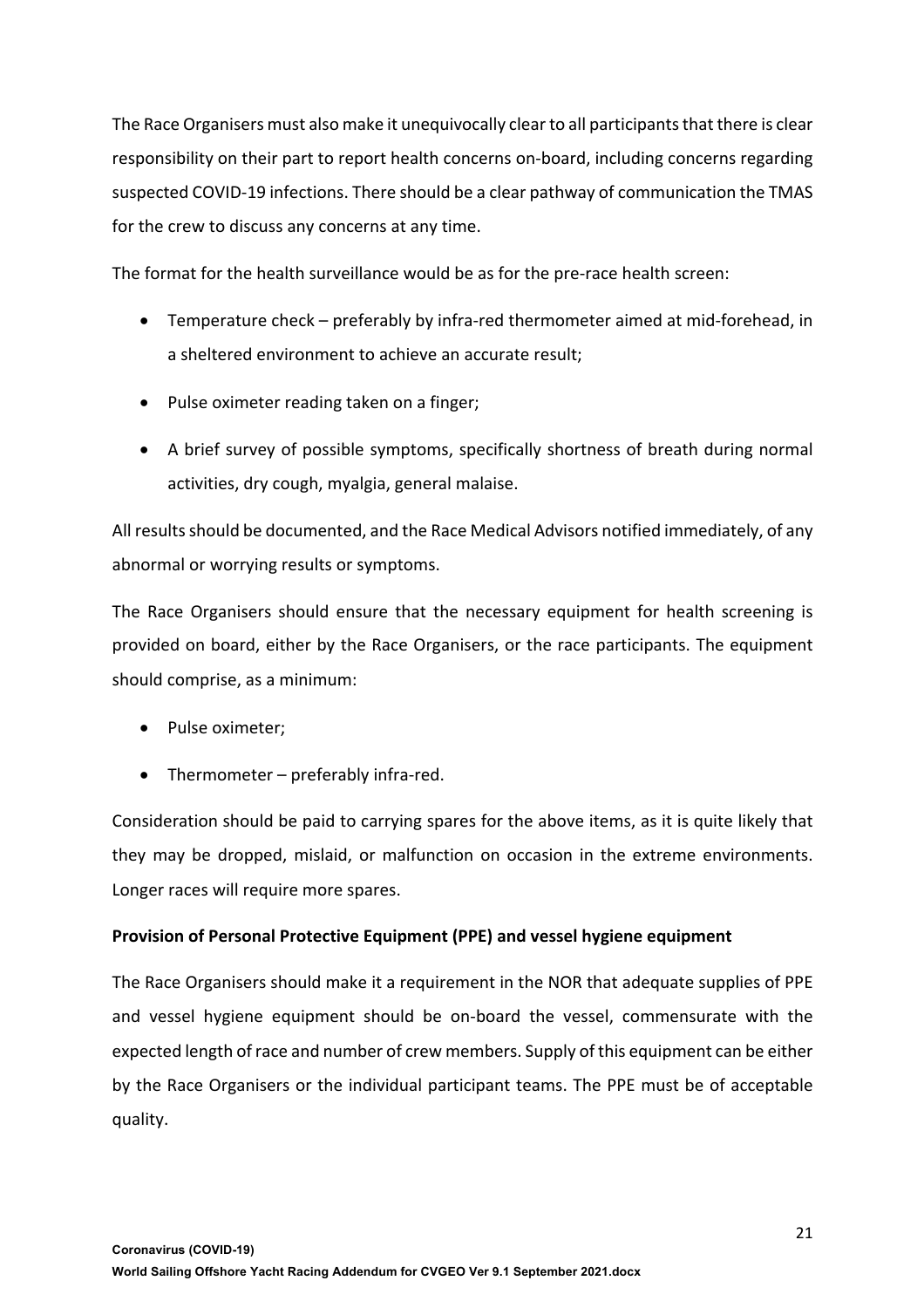The purpose of the PPE and hygiene equipment on-board the vessel is for use in maintaining personal hygiene and general use in cleaning, to reduce contamination of the commonly touched surfaces of the boat. The equipment also has a specific role to reduce the risk of transmission to other crew members from a participant with respiratory symptoms or suspected COVID-19 infection.

The PPE should comprise, as a minimum:

- Face masks for general use, if requested by the crew, and also FFP2/FFP3 masks for use by any suspected COVID-19 case whilst they remain on the vessel, to reduce the risk of transmission to other crew members;
- Surface wipes, preferably chlorhexidine-based or alcohol-based (check for allergies to chlorhexidine and alcohol amongst the crew);
- Non-sterile single use gloves;
- Hand sanitiser to be positioned around the vessel for easy accessible use.

#### **Boat and personal hygiene strategy**

It is fully recognised that maintaining boat and personal hygiene on a racing yacht, during periods of inclement weather and hard racing, will be a challenge at times. However, the Race Organisers must make it clear to all participants of their responsibility to maintain the best conditions possible on-board the yacht, to minimise transmission of COVID-19 (and other infections) between crew. It is worth noting that many cases of COVID-19 are entirely asymptomatic, and the best defence against transmission in such a close working and living environment as a racing yacht, is to keep it clean and disinfected.

The general approach that should be recommended by the Race Organisers is as follows:

- Cleaning of all common surface areas, such as grab handles, galley surfaces, heads surfaces, chart table etc twice daily, with disinfectant surface wipes;
- Positioning of hand sanitiser dispensers around the vessel, at the companionway, at the galley, and all heads, to encourage frequent usage;
- No sharing of eating utensils or other personal equipment;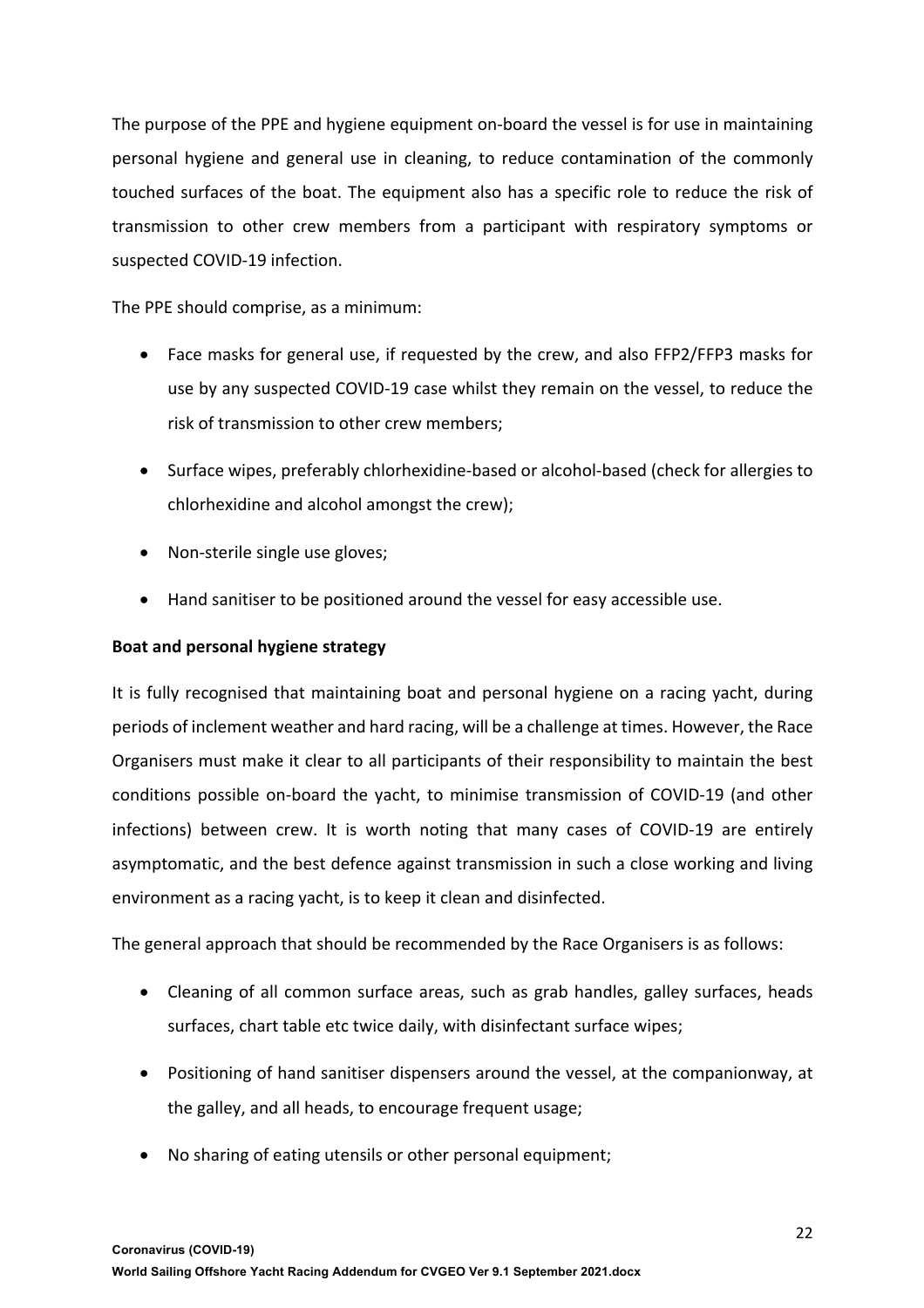- Use of personal water bottles only;
- No hot-bunking if possible, or at least no sharing of sleeping bags.

#### **Management of a suspected case of COVID-19**

The Race Organisers should make it clear in the NOR that there is clear and serious responsibility by all crew to report suspected cases of COVID-19 with both the race Organisers and TMAS.

Management of a participant with a suspected COVID-19 infection includes the following actions:

- Isolation in their own cabin if that is possible, or certainly in their own bunk;
- Wearing of a FFP2 or FFP3 mask as much as possible;
- All surfaces cleaned after visits to the heads;
- Frequent handwashing, especially after coughing;
- All coughing or sneezing, especially below decks, to be into a tissue, which is then safely disposed of in a designated waste bag;
- Maintenance of a 1m distance from other crew at all times if possible, although it is acknowledged this will be difficult to achieve at all times.

TMAS should be consulted about the medical care of suspected infected cases, and this usually comprises regular use of paracetamol and other analgesics, reasonable hydration and general supportive care. There should be put in place a schedule for periodic monitoring of the participant, according to severity of clinical symptoms. TMAS should guide this and be regularly updated by the Captain or responsible medical person on-board. The results of the monitoring process may guide decision-making regarding the need for evacuation.

#### **Evacuation of a participant with suspected COVID-19 infection**

The decision to evacuate a participant with suspected COVID-19 infection will involve:

- The Race Organisers;
- TMAS;